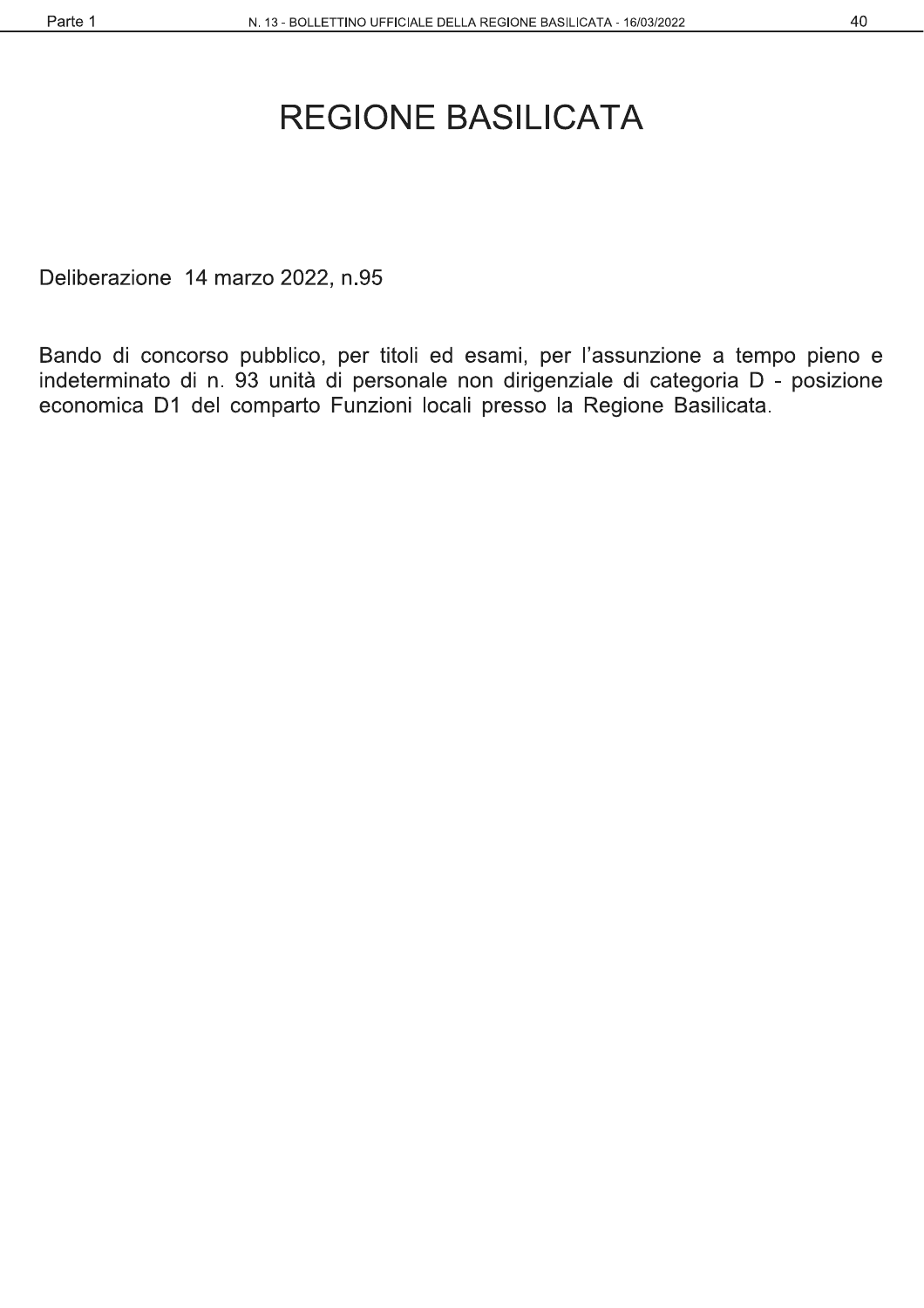## **LA GIUNTA REGIONALE**

VISTO il D. Lgs. n. 165 del 30 marzo 2001 e s.m.i., recante "Norme generali sull'ordinamento del lavoro alle dipendenze delle amministrazioni pubbliche";

VISTO il D. Lgs. n. 150 del 27 ottobre 2009 e s.m.i., ad oggetto "Attuazione della legge 4 marzo 2009, n. 15, in materia di ottimizzazione della produttività del lavoro pubblico e di efficienza e trasparenza delle pubbliche amministrazioni";

VISTO il Decreto legge n. 101 del 31 agosto 2013, convertito, con modificazioni, dalla legge n. 125 del 30 ottobre 2013, recante "Disposizioni urgenti per il perseguimento di obiettivi di razionalizzazione delle pubbliche amministrazioni":

VISTO il D. Lgs. n. 75 del 25 maggio 2017, recante modifiche e integrazioni al D. Lgs. n. 165/2001 in materia di riorganizzazione delle amministrazioni pubbliche ai sensi della Legge n. 124/2015;

VISTA la Legge n. 241 del 7 agosto 1990 e s.m.i., recante: "Nuove norme in materia di procedimento amministrativo e di diritto di accesso ai documenti amministrativi";

VISTO il D.P.R. n. 184 del 12 aprile 2006, recante: "Disciplina in materia di accesso ai documenti amministrativi";

VISTO il D. Lgs. n. 33 del 14 marzo 2013 e s.m.i., concernente il riordino della disciplina sugli obblighi di pubblicità, trasparenza e diffusione di informazioni da parte delle Pubbliche Amministrazioni;

VISTO il D. Lgs. n. 82 del 7 marzo 2005, recante "Codice dell'amministrazione digitale";

VISTO il D. Lgs. n. 198 del 11 aprile 2006 e s.m.i., recante "Codice delle pari opportunità tra uomo e donna, a norma dell'articolo 6 della legge 8 novembre 2005, n. 246";

VISTO il Decreto del Presidente della Repubblica 28 dicembre 2000, n. 445 e s.m.i., recante "Testo Unico delle disposizioni legislative e regolamentari in materia di documentazione amministrativa";

VISTO il Regolamento (UE) 2016/679 del Parlamento europeo e del Consiglio del 27 aprile 2016 relativo alla protezione delle persone fisiche con riguardo al trattamento dei dati personali, nonché alla libera circolazione di tali dati e che abroga la direttiva 95/46/CE (regolamento generale sulla protezione dei dati);

VISTO il D. Lgs. n. 196 del 30 giugno 2003 e s.m.i., ad oggetto "Codice in materia di protezione dei dati personali, recante disposizioni per l'adequamento dell'ordinamento nazionale al regolamento (UE) n. 2016/679 del Parlamento europeo e del Consiglio, del 27 aprile 2016, relativo alla protezione delle persone fisiche con riguardo al trattamento dei dati personali, nonché alla libera circolazione di tali dati e che abroga la direttiva 95/46/CE";

VISTA la D.G.R. n. 226 del 30 marzo 2021, riguardante il Piano Triennale di Prevenzione della Corruzione e della Trasparenza (PTPCT) 2021-2023;

VISTA la D.G.R. n. 1340/2017, concernente la modifica della disciplina dell'iter procedurale delle determinazioni e disposizioni dirigenziali della Giunta regionale;

VISTA la D.R.G. n. 11/1998, con cui sono stati individuati gli atti rientranti in via generale nella competenza della Giunta Regionale:

VISTO il D. Lgs. n. 118 del 23 giugno 2011, recante "Disposizioni in materia di armonizzazione dei sistemi contabili e degli schemi di bilancio delle Regioni, degli Enti Locali e dei loro organismi, a norma degli articoli 1 e 2 della legge 5 maggio 2009, n. 42" e s.m.i.;

VISTA la L.R. n. 19 del 6 maggio 2021, recante "Legge di Stabilità Regionale 2021";

VISTA la L.R. n. 20 del 6 maggio 2021, recante "Bilancio di Previsione finanziario per il triennio 2021-2023":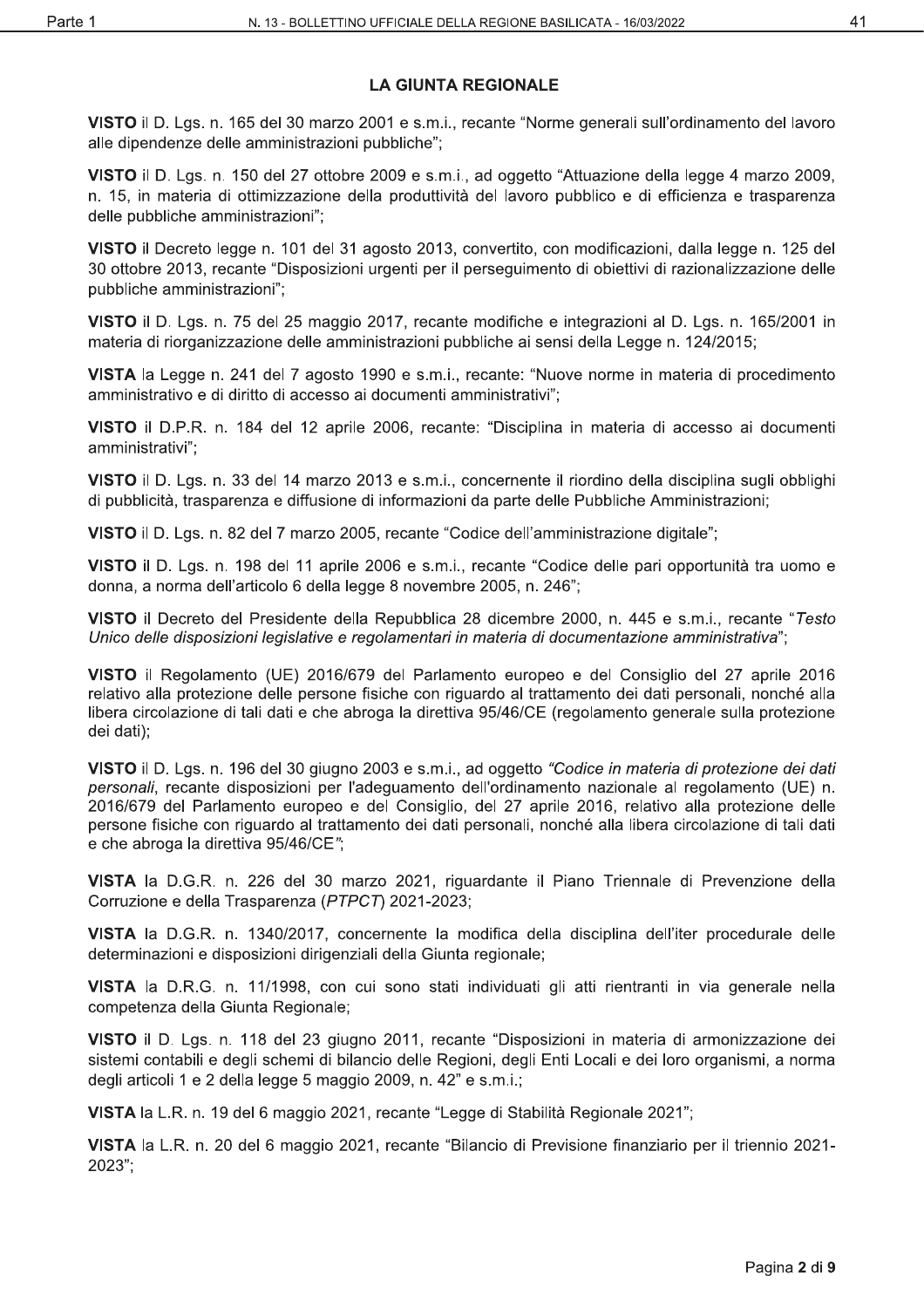VISTA la D.G.R. n. 359 del 7 maggio 2021 di approvazione del Documento tecnico di Accompagnamento al Bilancio di previsione per il triennio 2021-2023, ai sensi dell'art. 39, comma 10, del D. Lgs. 23 giugno 2011, n. 118 e s.m.i.;

VISTA la D.G.R. n. 360 del 7 maggio 2021 di approvazione del Bilancio finanziario gestionale per il triennio 2021-2023, ai sensi dell'art. 39, comma 10, del D. Lgs. 23 giugno 2011, n. 118 e s.m.i.;

VISTA la D.G.R. n. 515 del 28 giugno 2021, concernente il riaccertamento dei residui attivi e passivi al 31 dicembre 2020 ex art. 3, comma 4, del D. Lgs. n. 118/2011 e conseguente variazione del bilancio pluriennale 2021/2023;

VISTA la L.R. n. 59 del 15 dicembre 2021, recante "Collegato alla legge di stabilità regionale 2021";

VISTA la L.R. n. 60 del 30 dicembre 2021, recante "Autorizzazione all'esercizio provvisorio del Bilancio della Regione Basilicata e dei suoi organismi ed enti strumentali, per l'esercizio finanziario del 2022";

VISTA la Legge regionale n. 12 del 2 marzo 1996, recante "Riforma dell'organizzazione amministrativa" regionale" e s.m.i. intervenute da ultimo con la Legge regionale n. 29 del 30 dicembre 2019, recante "Riordino degli uffici della Presidenza e della Giunta regionale e disciplina dei controlli interni";

VISTO il Decreto del Presidente della Giunta regionale n. 36 del 12/3/2022 avente ad oggetto: "Art. 48, comma 1, lettera d), art. 49, 50, 51 e 55 dello Statuto della Regione Basilicata. Nomina componenti della Giunta regionale della Basilicata":

VISTO lo Statuto della Regione Basilicata, approvato con Legge statutaria n. 1 del 17 novembre 2016. come modificata e integrata con Legge statutaria n. 1 del 18 luglio 2018;

VISTO il D.P.G.R. n. 164 del 24 ottobre 2020, nonché il D.P.G.R. n. 234 del 15 novembre 2021 di sua parziale modifica, concernente l'organizzazione degli Uffici di diretta collaborazione del Presidente della Giunta regionale, emanato ai sensi dell'art. 1 della menzionata L.R. n. 29/2019;

VISTO il Regolamento regionale n. 1 del 10 febbraio 2021, riguardante l'Ordinamento amministrativo della Giunta regionale della Basilicata, emanato ai sensi dell'art. 2 della succitata L.R. n. 29/2019 e successive modifiche, intervenute con il Regolamento n. 3 del 15.11.2021 e con il Regolamento n. 4 del 29.12.2021;

VISTA la D.G.R. n. 750 del 6 ottobre 2021 di approvazione del documento recante l'Organizzazione delle Strutture amministrative della Giunta Regionale, contenente la rappresentazione integrale del riassetto organizzativo;

VISTA la D.R.G. n. 775 del 6 ottobre 2021 di conferimento degli incarichi di Direzione Generale, con affidamento alla dott.ssa Maria Carmela Panetta dell'incarico della Direzione Generale Risorse Umane Organizzazione e Affari Generali;

VISTE la D.G.R. n. 906 del 12 novembre 2021 e la D.G.R. n. 963 del 3 dicembre 2021, con le quali sono stati conferiti incarichi direzionali di strutture regionali ai dirigenti regionali a tempo indeterminato interessati dall'interpello di cui alla D.G.R. n. 758/2021, nonché la D.G.R. n. 984/2021

VISTO in particolare il *punto* 7, della deliberazione n. 906/2021, laddove è riservato di provvedere con separato atto all'affidamento ad interim degli uffici vacanti, per i quali, medio tempore, la reggenza è affidata al Direttore Generale;

DATO ATTO che la responsabilità dell'ufficio Risorse Umane e Organizzazione resta affidata ad interim al Direttore Generale per le Risorse Umane Organizzazione e Affari Generali;

VISTO il Piano triennale dei fabbisogni di personale della Regione Basilicata (PTFP) per il triennio 2021-2023, di cui all'art.6 del D. Lgs. n. 165/2001 come modificato dall'art. 4 del D. Lgs. n.75/2017 e all'art. 4 del D.M. 3.9.2019, approvato con D.G.R. n. 721 del 17 settembre 2021;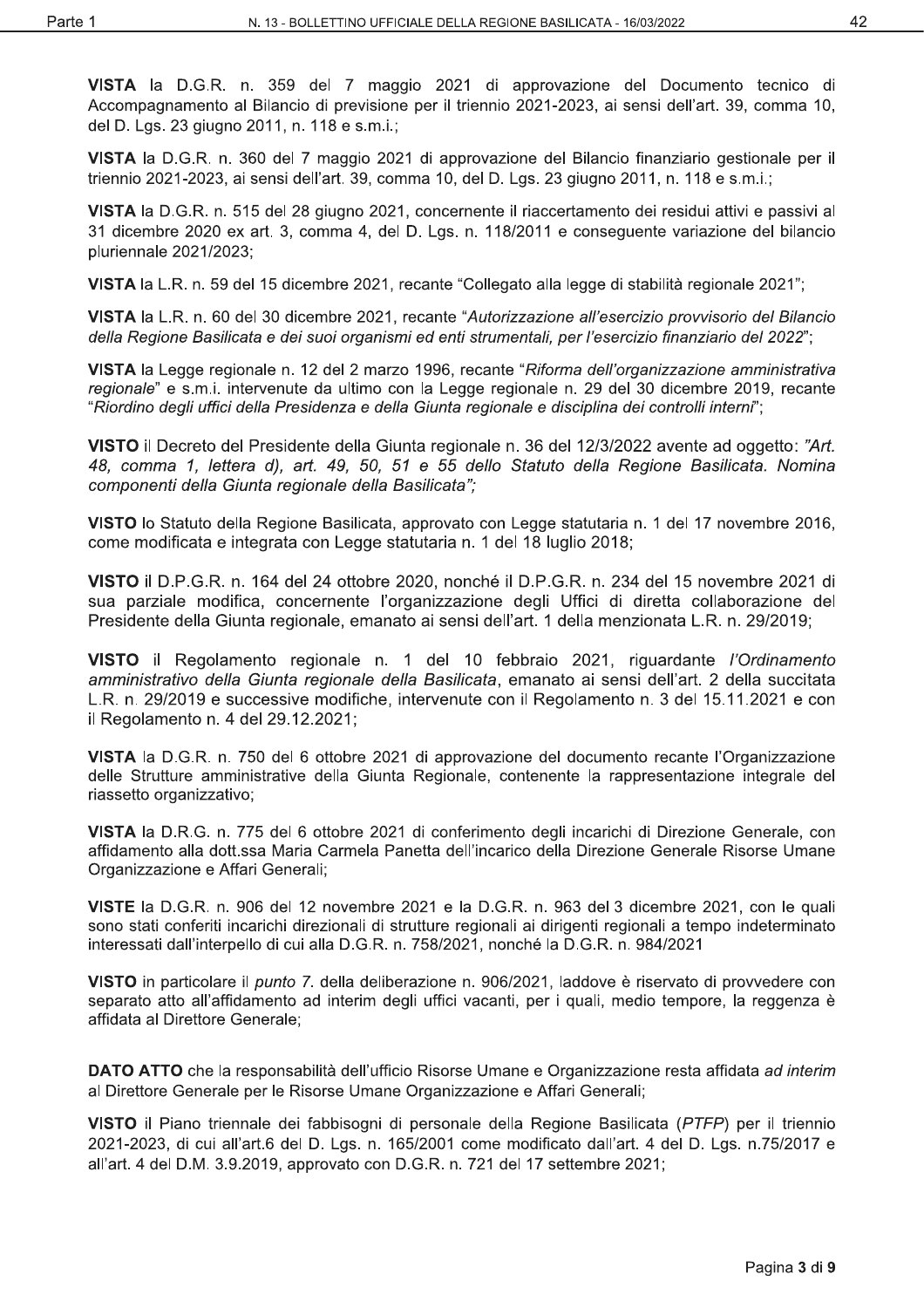**DATO ATTO** che il PTFP per il triennio 2021-2023 espone la ripartizione in termini quantitativi delle risorse utilizzabili per nuove assunzioni, individuando numericamente, per ciascuna annualità, le unità reclutabili per la dirigenza e per le categorie del comparto rinviando, quanto alla individuazione delle figure professionali alle valutazioni e alle proposte della dirigenza di vertice, anche in relazione alle funzioni, alle esigenze dell'amministrazione e alle priorità di copertura;

VISTA la D.G.R. n. 1023 del 16 dicembre 2021, con la quale la Giunta regionale, ai fini dell'attuazione delle previsioni del PTFP per il triennio 2021-2023, all'esito delle valutazioni condotte dai Direttore Generali nell'ambito del Comitato di coordinamento, ha stabilito, tra l'altro, di procedere all'avvio delle procedure concorsuali per il reclutamento di complessive n. 141 unità a tempo indeterminato, di cui n. .<br>18 nella qualifica dirigenziale, n. 93 nella categoria D e n. 30 nella categoria C, distinte per caratteristiche professionali e area di competenza, come dettagliato nel prospetto accluso sub Allegato 1 al provvedimento per farne parte integrante, rinviando a successivi atti le ulteriori determinazioni occorrenti:

RITENUTA la necessità di avviare celermente i concorsi previsti dalla richiamata deliberazione n. 1023/2021, valendosi delle procedure di cui all'art. 10, comma 1, lettera c-bis) e comma 3, ultimo periodo, del decreto legge 1° aprile 2021 n. 44 che consentono la possibilità di addivenire in tempi ragionevolmente brevi alla conclusione della procedura e con essa la disponibilità di graduatorie di personale selezionato da assumere progressivamente a rafforzamento dell'organizzazione amministrativa fortemente compromessa dai massicci pensionamenti registrati negli ultimi anni;

DATO ATTO che alle assunzioni si procederà secondo la gradualità e nei numeri previsti dal Piano dei fabbisogni e dai suoi successivi aggiornamenti annuali, da compiersi anche in attuazione della Decisione di Parifica n. 97/2021 e della sentenza della Corte costituzionale n. 247/2021, e del DM 3.9.2019 ai fini della verifica delle effettive capacità assunzionali e di spesa annualmente consentite:

RICHIAMATE le recenti disposizioni legislative inerenti le misure volte a favorire il l'efficientamento delle pubbliche amministrazioni, anche attraverso forme di semplificazione delle procedure e di accelerazione delle modalità di reclutamento del personale, ed in particolare:

- l'art. 3 della Legge n. 56 del 19 giugno 2019 e s.m.i., recante "Interventi per la concretezza delle azioni delle pubbliche amministrazioni e la prevenzione dell'assenteismo" e, in particolare, le indicazioni di cui al comma 6 circa lo svolgimento delle prove scritte, con la possibilità di concentrarle in un'unica prova sulle materie previste dal bando, eventualmente mediante il ricorso a domande con risposta a scelta multipla e la loro correzione prove anche mediante l'ausilio di sistemi informatici e telematici, e al comma 8 ove si dispone che, al fine di ridurre i tempi di accesso al pubblico impiego, fino al 31 dicembre 2024, le procedure concorsuali bandite dalle pubbliche amministrazioni di cui all'articolo 1, comma 2, del decreto legislativo 30 marzo 2001, n. 165 e le conseguenti assunzioni possono essere effettuate senza il previo svolgimento delle procedure previste dall'articolo 30 del medesimo decreto legislativo n. 165 del 2001:
- il Decreto Legge 1 aprile 2021, n. 44, convertito, con modificazioni, dalla legge 28 maggio 2021, n. 76, recante "Misure urgenti per il contenimento dell'epidemia da COVID-19, in materia di vaccinazioni anti SARS-CoV-2, di giustizia e di concorsi pubblici", e, in particolare, l'art. 10 che. al fine di ridurre i tempi di reclutamento del personale non dirigenziale, anche in deroga alla disciplina del Decreto del Presidente della Repubblica 9 maggio 1994, n. 487, introduce modalità semplificate di svolgimento delle prove assicurandone comunque il profilo selettivo e comparativo, con la possibilità per le amministrazioni di cui all'art. 1 comma 2 D.Lgs. n. 165/01 di prevedere nelle procedure concorsuali per il reclutamento di personale non dirigenziale, fino al permanere dello stato di emergenza, l'espletamento di una sola prova scritta e di una eventuale prova orale;
- il Decreto Legge 24/12/2021, n. 221 (G.U. 24 dicembre 2021, n. 305) recante ulteriore "Proroga dello stato di emergenza nazionale e ulteriori misure per il contenimento della diffusione dell'epidemia da COVID-19" fino al 31 marzo 2022;
- l'art. 1 comma 28-quater, lett. b), D.L. 30 dicembre 2021, n. 228, convertito, con modificazioni, dalla L. 25 febbraio 2022, n. 15, che proroga al 31 dicembre 2022 il termine di cui all'art. 10 del Decreto Legge 1 aprile 2021, n. 44, per il ricorso alle procedure accelerate di reclutamento di personale non dirigenziale;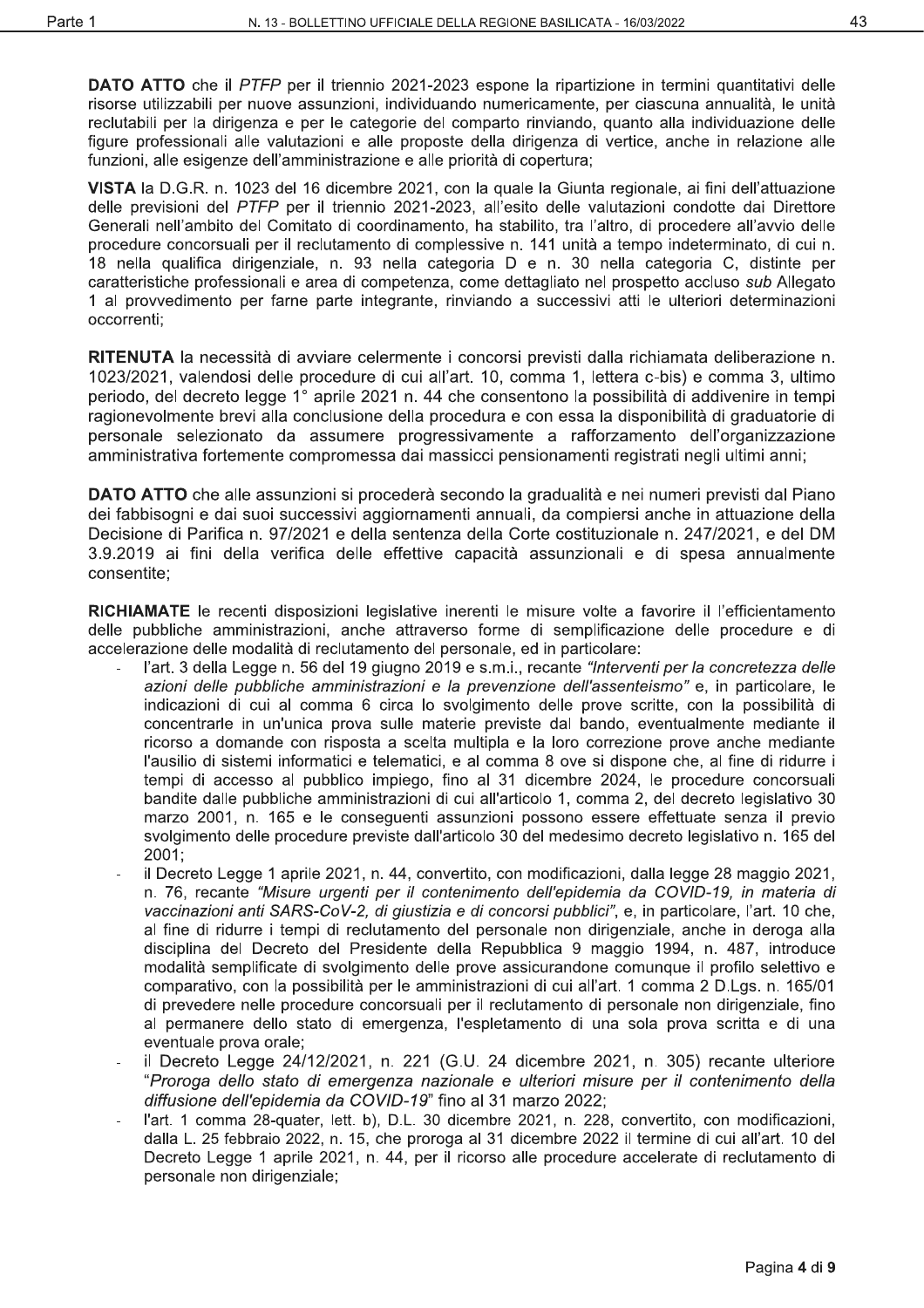RITENUTO per velocizzare le procedure concorsuali di procedere, per il reclutamento del personale non dirigenziale, con concorsi per titoli ed una sola prova scritta, come disciplinato dall'articolo 10, comma 1, lettera c- bis) e comma 3, ultimo periodo, del decreto legge 1° aprile 2021 n.44, rinviando a separato atto le determinazioni in ordine al reclutamento delle altre figure previste dal piano dei fabbisogni;

DATO ATTO che, in ragione dell'oneroso impegno organizzativo, la Regione Basilicata, in qualità di associato giusta D.G.R. n. 2665 del 24.04.1997, si avvarrà di FORMEZ PA - Centro servizi, assistenza, studi e formazione per l'ammodernamento delle Pubbliche Amministrazioni - per l'implementazione e la realizzazione delle attività direttamente connesse alla gestione delle procedure concorsuali che saranno indette, incluso il supporto nella predisposizione dei quesiti della prova per i singoli profili da selezionare:

VISTA la deliberazione della Giunta regionale n. 92 del 14 marzo 2022, con la quale è stato approvato lo schema di Convenzione disciplinante i rapporti tra Regione Basilicata e FORMEZ P.A. in ordine all'espletamento di procedure per il reclutamento di personale dall'esterno;

VISTO l'allegato bando di concorso per il reclutamento di complessive 93 unità da inquadrare nella categorie D con distinzione al suo interno dei singoli profili da reclutare come individuati nell'all. 1) alla DGR n. 1023/2021, che in linea con le disposizioni sopra richiamate e con lo schema-tipo di bando elaborato dalla Funzione pubblica, prevede lo svolgimento di unica prova scritta formata da quesiti con risposta a scelta multipla sulle materie caratterizzanti il profilo, e quesiti situazionali volti a testare anche le capacità dei candidati di applicare le proprie competenze a contesti problematici o specifiche situazioni concrete di lavoro, con la valutazione di titoli fino ad un terzo del punteggio complessivo attribuibile;

RICHIAMATE le ulteriori disposizioni che disciplinano l'accesso all'impiego e lo svolgimento dei pubblici concorsi, ed in particolare:

- il Decreto del Presidente della Repubblica 9 maggio 1994, n. 487, ad oggetto "Regolamento" recante norme sull'accesso agli impieghi nelle Pubbliche Amministrazioni e le modalità di svolgimento dei concorsi, dei concorsi unici e delle altre forme di assunzione nei pubblici impieghi";
- il Decreto del Presidente del Consiglio dei Ministri 7 febbraio 1994, n. 174, recante "Regolamento recante norme sull'accesso dei cittadini degli Stati membri dell'Unione europea ai posti di lavoro presso le amministrazioni pubbliche";
- il Decreto Legislativo 30 marzo 2001n. 165 ed in particolare l'art. 35 Reclutamento del personale:
- le "Linee quida sulle procedure concorsuali" emanate dal Ministro per la Semplificazione e la Pubblica Amministrazione con direttiva n. 3 del 24.04.2018:
- l'art. 32 della legge 18 giugno 2009, n. 69, a norma del quale a far data dal 1º gennaio 2010, gli obblighi di pubblicazione di atti e provvedimenti amministrativi aventi effetto di pubblicità legale si intendono assolti con la pubblicazione nei propri siti informatici da parte delle amministrazioni e degli enti pubblici obbligati;
- il Decreto interministeriale 9 luglio 2009 del Ministro dell'Istruzione, dell'Università e della Ricerca di concerto con il Ministro per la Pubblica Amministrazione e l'Innovazione in materia di equiparazione tra diplomi di lauree di vecchio ordinamento (DL). lauree specialistiche (LS) ex decreto n. 509/1999 e lauree magistrali (LM) ex decreto n. 270/2004, ai fini della partecipazione ai pubblici concorsi, nonché l'art. 10 comma 1-bis D.L. n. 44/2021;
- il Decreto interministeriale 9 luglio 2009 del Ministro dell'Istruzione, dell'Università e della Ricerca di concerto con il Ministro per la Pubblica Amministrazione e l'Innovazione in materia di equiparazione tra classi delle lauree ex decreto n. 509/1999 e classi delle lauree ex decreto n. 270/2004, ai fini della partecipazione ai pubblici concorsi;
- la Legge 5 febbraio 1992, n. 104 e s.m.i., recante "Legge quadro per l'assistenza, l'integrazione sociale e i diritti delle persone handicappate";
- la legge 12 marzo 1999, n. 68, recante "Norme per il diritto al lavoro dei disabili" e, in particolare, l'articolo 3 e l'articolo 18, comma 2, concernenti le quote d'obbligo occupazionali a favore delle categorie protette;
- la Legge 28 marzo 1991, n. 120, recante "Norme in favore dei privi della vista per l'ammissione ai concorsi nonché alla carriera direttiva nella pubblica amministrazione e negli enti pubblici, per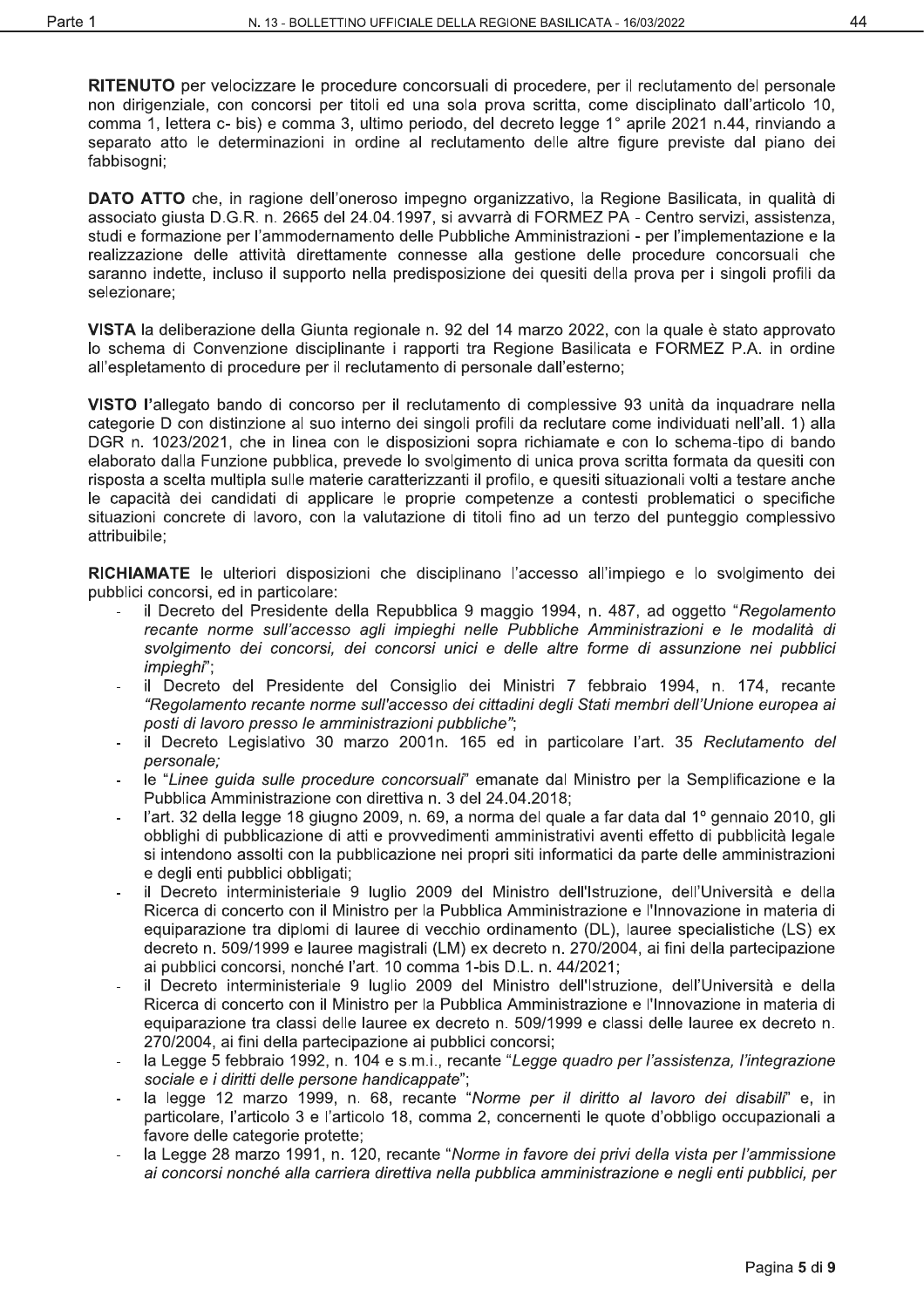il pensionamento, per l'assegnazione di sede e la mobilità del personale direttivo e docente della scuola":

- il Decreto Ministeriale del 12 novembre 2021 recante le modalità attuative per assicurare alle persone con disturbi specifici dell'apprendimento (DSA) la possibilità di alcune misure per evitare penalizzazioni nei concorsi pubblici;
- i Decreti legislativi 9 luglio 2003, n. 215 e n. 216 recanti, rispettivamente, "Attuazione della direttiva 2000/43/CE per la parità di trattamento tra le persone, indipendentemente dalla razza e dall'origine etnica" e "Attuazione della direttiva 2000/78/CE per la parità di trattamento in materia di occupazione e di condizioni di lavoro":
- il Decreto legislativo 25 gennaio 2010, n. 5, in attuazione della direttiva 2006/54/CE relativa al principio delle pari opportunità e della parità di trattamento fra uomini e donne in materia di occupazione e impiego;
- il Decreto legislativo 15 marzo 2010, n. 66, "Codice dell'ordinamento militare", e in particolare gli articoli 678 e 1014, in tema di riserve di posti nel pubblico impiego a favore dei volontari in ferma breve e ferma prefissata delle Forze armate;
- la nota del Dipartimento della Funzione pubblica Ufficio per i concorsi e per il reclutamento prot. n. DFP-0025239-P-15/04/2021, recante "Protocollo per lo svolgimento dei concorsi pubblici":

**DATO ATTO**, con riferimento agli obblighi occupazionali a favore delle categorie protette, che dal prospetto informativo inviato il 26.01.2022 con riferimento alla consistenza organica al 31.12.2021, non risultano scoperture in nessuna delle quote di cui all'art. 3 e all'art. 18 L. n. 68/1999;

DATO ATTO che, in concomitanza con l'avvio dei concorsi è avviata la procedura di mobilità obbligatoria, ai sensi dell'art. 34 bis del d.lgs. 165/2001, con riferimento alle figure da selezionare come specificate con la DGR n. 1023/2021, all'esito della quale si potrebbe determinare l'eventuale riduzione del numero dei posti messi a concorso da comunicarsi ai candidati mediante pubblicazione di apposito avviso sul sito di Formez PA e sul sito istituzionale della Regione Basilicata, nella pagina dedicata ai concorsi:

RICHIAMATO l'art. 35 comma 5-ter D.Lgs. n. 165/2001 nonché l'art. 20 comma 10 della Legge Regionale n. 12/1996 in tema di efficacia delle graduatorie dei concorsi pubblici regionali;

VISTO il C.C.N.L. relativo al personale del comparto Funzioni locali - triennio 2016/2018, sottoscritto in data 21 maggio 2018;

RITENUTO di approvare il bando di concorso (all. A) per il reclutamento di personale da inquadrare nella cat. D per totali n. 93 unità, distinte per profili come individuati nell'all. 1) alla DGR n. 1023/2021 secondo la DGR n. 1564/2006;

**DATO ATTO** che la diversa determinazione dei fabbisogni scaturente dalla DGR n. 721/2021 e dalla DGR n. 1023/2021 rapportata alle attuali esigenze organizzative, sostituisce ogni altra precedente determinazione inerente il reclutamento di personale non dirigenziale;

RAVVISATA, altresì, a seguito delle intervenute disposizioni normative in materia concorsuale, l'opportunità di avvalersi di procedure selettive che garantiscono, tra l'altro, maggiore celerità ed una più ampia partecipazione al concorso rispetto a quella indette con le Deliberazioni da n. 9 a n. 17, e da n. 19 a n 22 dell'08/01/2009

RITENUTO pertanto che, con l'indizione del concorso di cui al presente atto in attuazione del vigente piano dei fabbisogni di cui alla DGR n. 721/2021 e della DGR n. 1023/2021, sono da revocare le procedure concorsuali bandite per la cat. D con le Deliberazioni da n. 9 a n. 17, e da n. 19 a n 22 dell'08/01/2009, pubblicate sul BUR n. 7 del 5 febbraio 2009;

tanto premesso, su proposta del Presidente

#### **DELIBERA**

Per le motivazioni di cui in premessa che qui si intendono integralmente riportate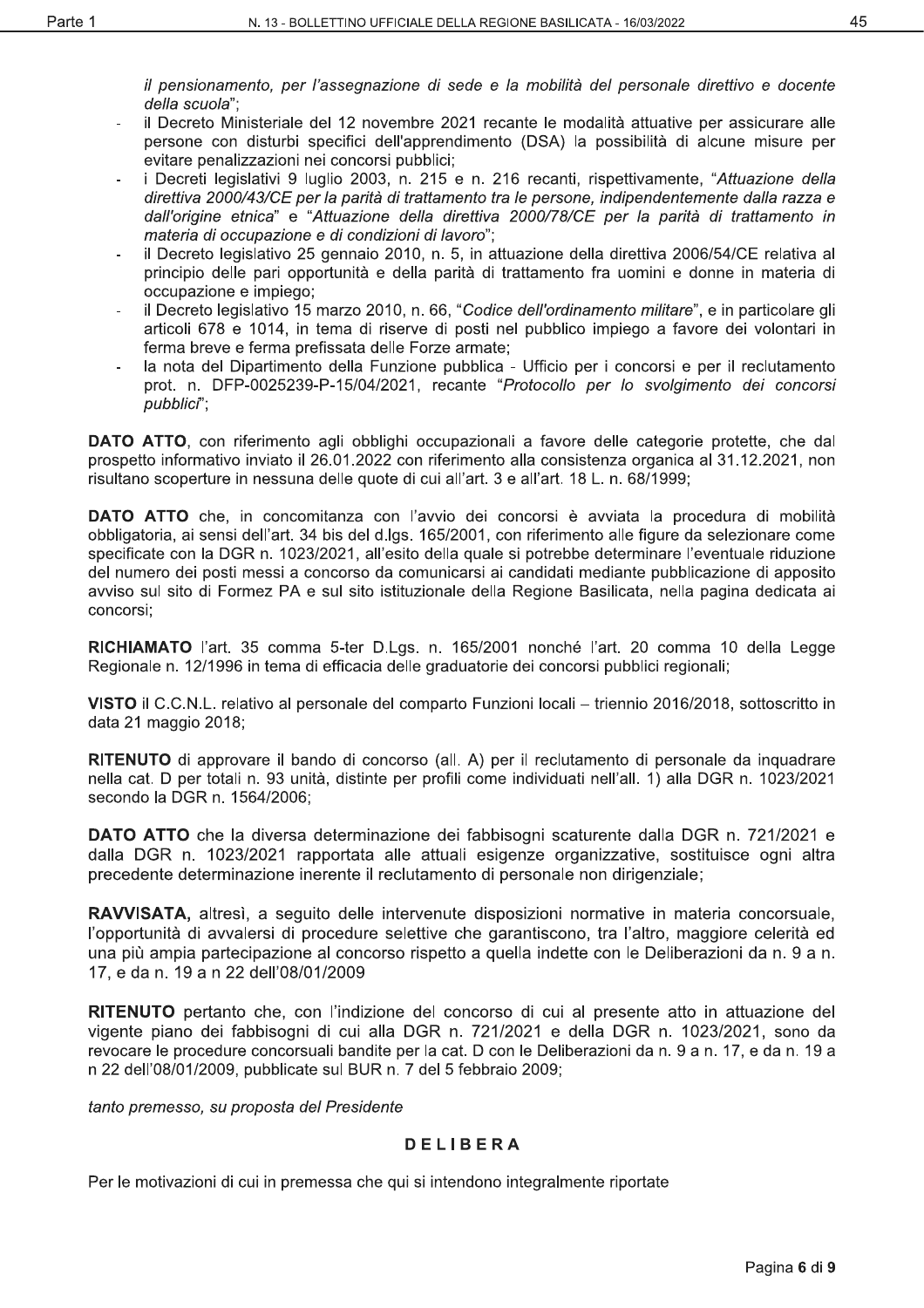- 1. di indire concorsi per il reclutamento delle unità di personale non dirigenziale, da inguadrare nella Cat. D del personale del comparto Funzioni Locali previste dal Piano dei fabbisogni relativo al triennio 2021/20203, con concorso per titoli ed una sola prova scritta, come disciplinato dall'articolo 10, comma 1, lettera c-bis) e comma 3, ultimo periodo, del decreto legge 1° aprile 2021 n.44;
- 2. di approvare l'all A) recante Bando di concorso pubblico per titoli ed esami per l'assunzione a tempo pieno e indeterminato di n. 93 unità di personale di categoria D. pos. ec. D1, del personale del comparto Funzioni Locali, per i profili come declinati nella tabella acclusa alla DGR 1023/2021;
- 3. di disporre la pubblicazione del presente provvedimento e dei bandi allegati nel Bollettino Ufficiale Regione Basilicata, istituzionale Regione della nel sito della **Basilicata** https://www.regione.basilicata.it nel sito di Formez PA (affidatario del servizio di organizzazione e realizzazione delle prove concorsuali) http://riqualificazione.formez.it e di darne avviso nella Gazzetta Ufficiale della Repubblica Italiana - IV Serie speciale "Concorsi ed Esami";
- 4. di stabilire che la domanda di ammissione al concorso deve essere presentata esclusivamente per via telematica, entro trenta giorni, decorrenti dal giorno successivo a quello di pubblicazione dell'estratto dell'avviso nella Gazzetta Ufficiale della Repubblica Italiana, IV Serie Speciale "Concorsi ed Esami", attraverso il Sistema pubblico di identità digitale (SPID), compilando l'apposito modulo elettronico sul sistema "Step-One 2019", raggiungibile sulla rete internet all'indirizzo "https://ripam.cloud", previa registrazione del candidato sullo stesso sistema.
- 5. di dare atto che il numero dei posti a concorso è suscettibile di variazione in caso di assegnazione, da parte delle strutture indicate dall'art. 34 bis D.Lgs. n. 165/01, di personale collocato in disponibilità di pari categoria e qualificazione;
- 6. di dare atto che le assunzioni saranno eseguite con la gradualità e nel numero previsti dal Piano dei fabbisogni e dai suoi successivi aggiornamenti annuali, nei limiti delle effettive capacità assunzionali e di spesa annualmente consentite:
- 7. di riservarsi di annullare, revocare o modificare il bando di concorso, sospenderne o rinviarne lo svolgimento, anche per cause operative o tecniche non prevedibili, sospendere o rinviare l'assunzione dei vincitori in ragione di esigenze attualmente non valutabili né prevedibili, anche in applicazione di disposizioni di contenimento della spesa pubblica che impedissero o imponessero di differire o ritardare le assunzioni di personale;
- 8. di rinviare a separato atto le ulteriori determinazioni riguardo a quanto stabilito con la DGR n. 1023/2021;
- 9. di dare atto che, per effetto di quanto deliberato con il presente atto in attuazione del vigente piano dei fabbisogni di cui alla DGR n. 721/2021 e alla DGR n. 1023/2021, sono revocate le procedure concorsuali bandite per la cat. D con le Deliberazioni da n. 9 a n. 17, e da n. 19 a n 22 dell'08/01/2009, pubblicate sul BUR n. n. 7 del 5 febbraio 2009;
- 10. di dare mandato all'ufficio Risorse Umane e Organizzazione per gli adempimenti conseguenti a quanto innanzi deliberato.

L'all. A) recante Bando di concorso pubblico per titoli ed esami per l'assunzione a tempo pieno e indeterminato di n. 93 unità di personale di categoria D, pos. ec. D1, del comparto Funzioni Locali costituisce parte integrante del presente atto.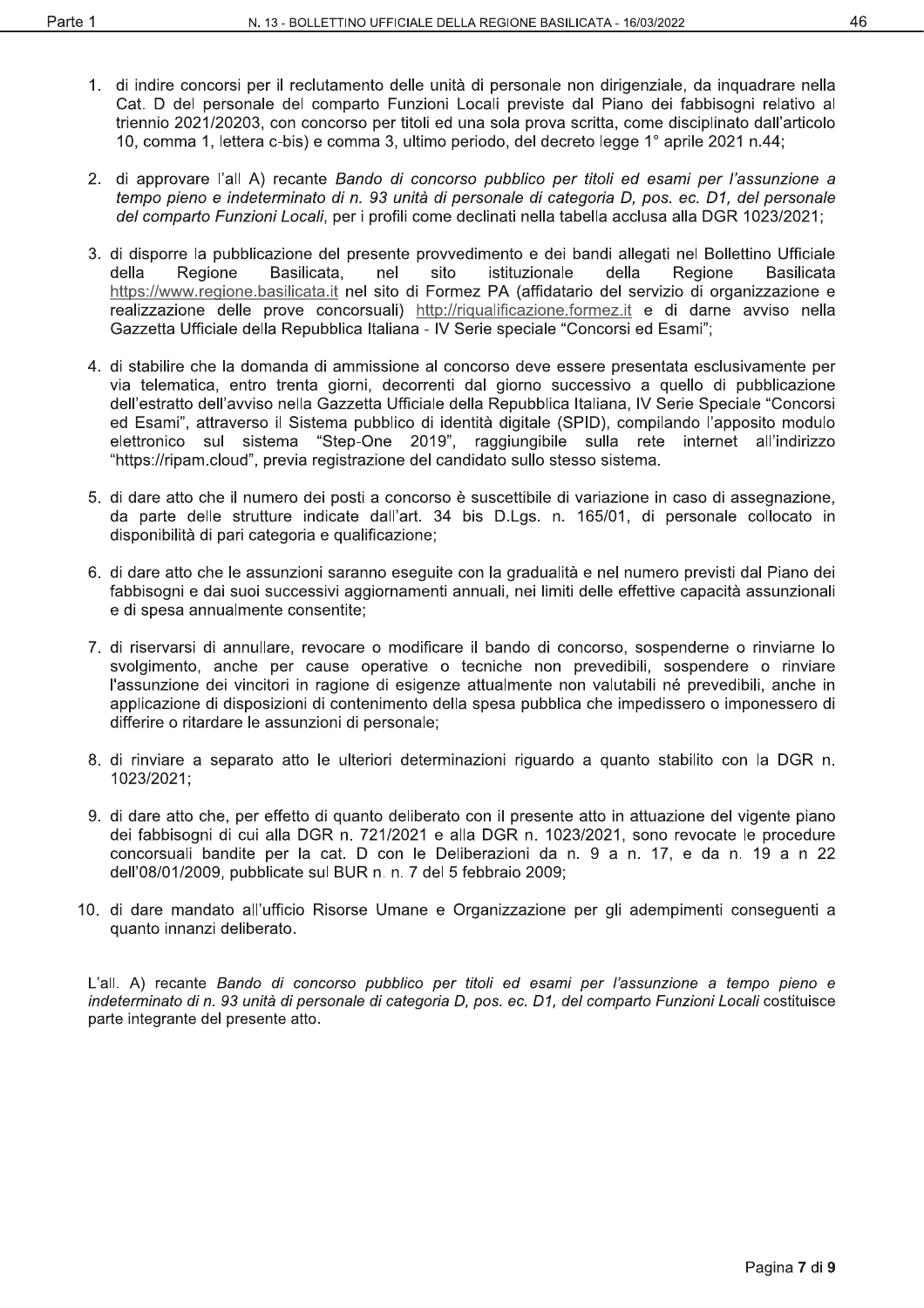L'ISTRUTTORE

**Ezia Araneo** IL RESPONSABILE P.O.

**IL DIRIGENTE** 

**Maria Carmela Panetta** 

LA PRESENTE DELIBERAZIONE È FIRMATA CON FIRMA DIGITALE QUALIFICATA. TUTTI GLI ATTI AI QUALI È FATTO RIFERIMENTO NELLA PREMESSA E NEL DISPOSITIVO DELLA DELIBERAZIONE SONO DEPOSITATI PRESSO LA STRUTTURA PROPONENTE, CHE NE CURERÀ LA CONSERVAZIONE NEI TERMINI DI LEGGE.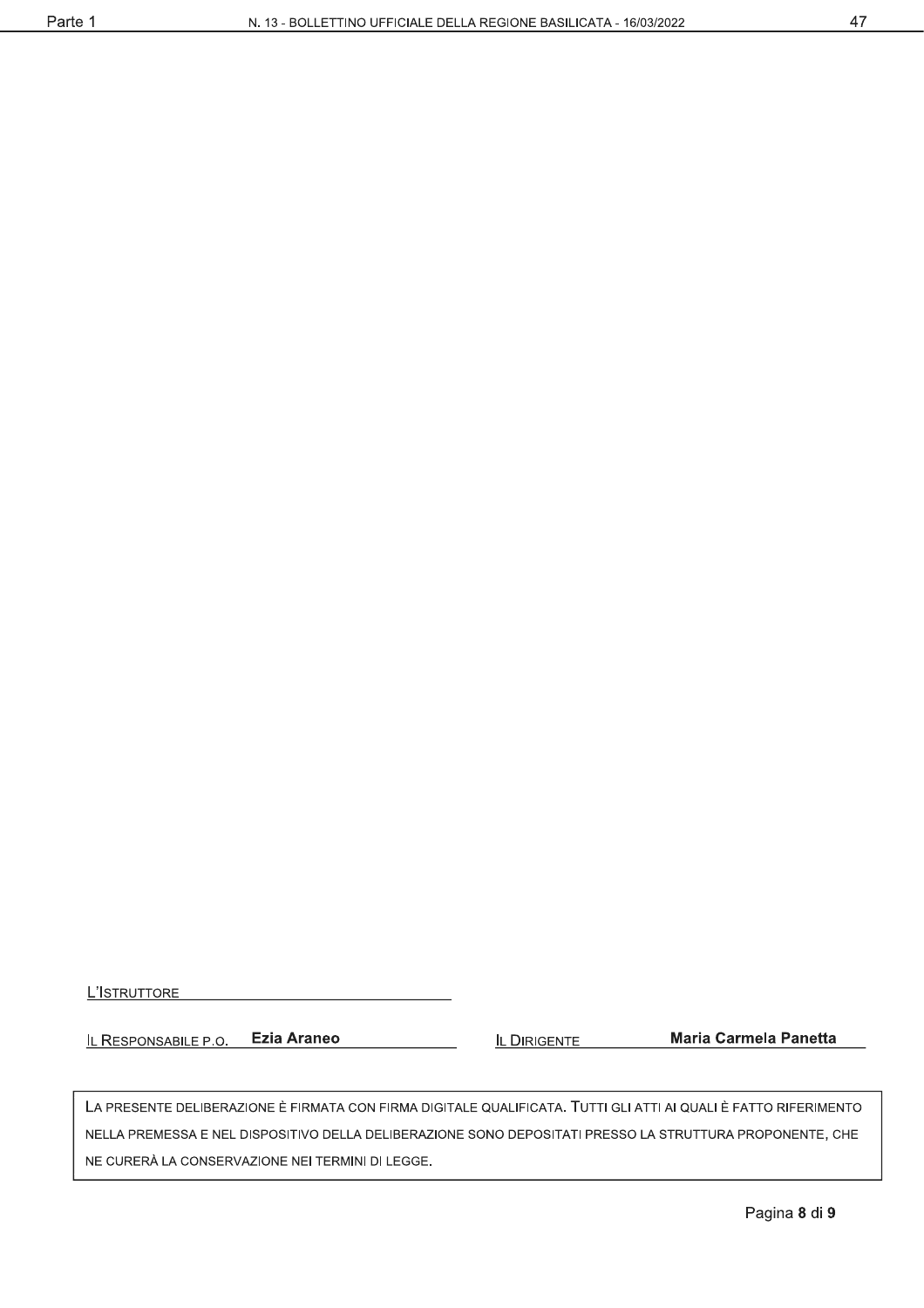Del che è redatto il presente verbale che, letto e confermato, viene sottoscritto come segue:

IL SEGRETARIO Antonio Ferrara

**Vito Bardi IL PRESIDENTE** 

□ Si attesta che copia in formato digitale viene trasmessa al Consiglio Regionale tramite pec dall'Ufficio Legislativo e della Segreteria della Giunta



# **REGIONE BASILICATA**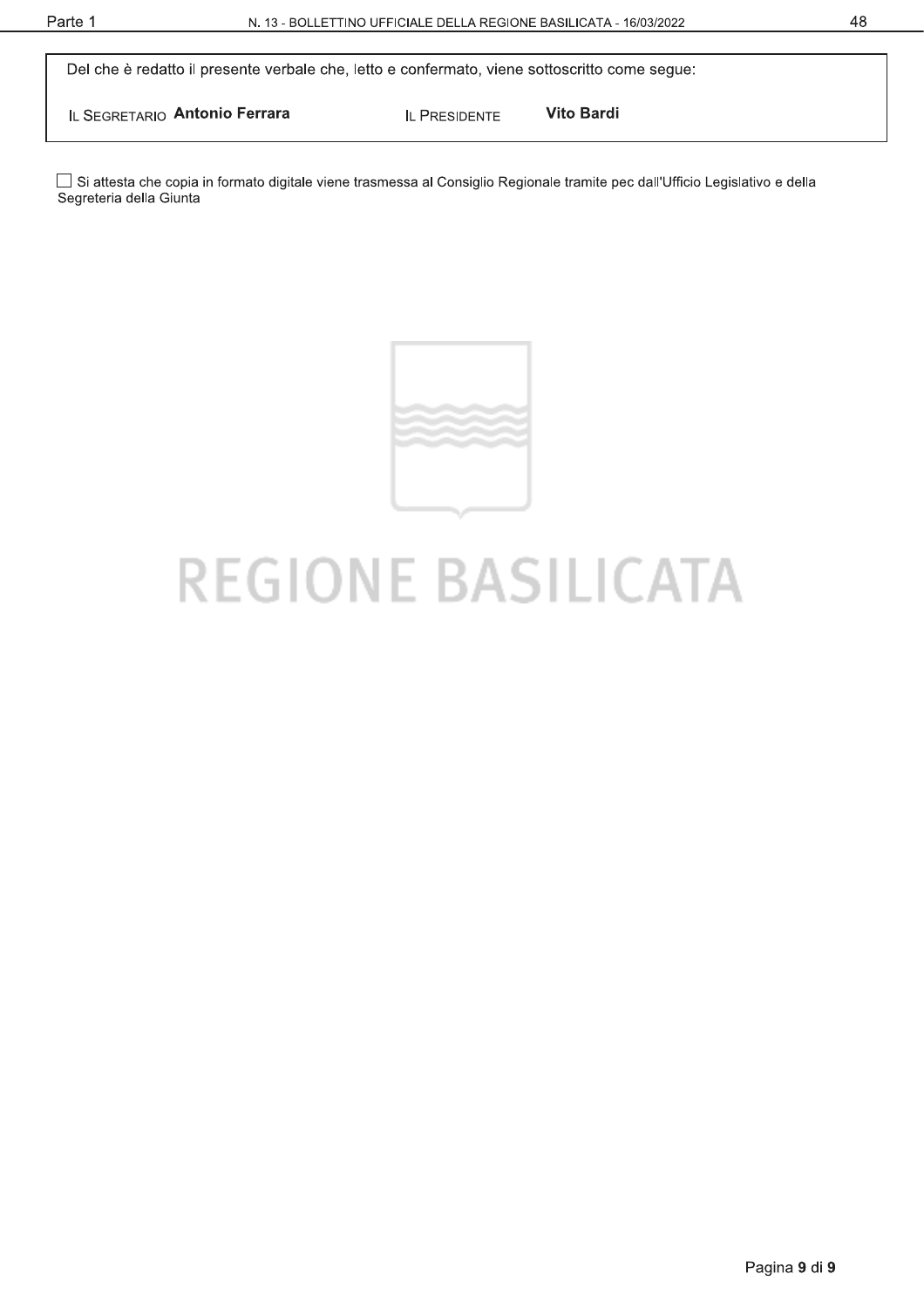

# **REGIONE BASILICATA**

D.G.R. n. 95 del 14 marzo 2022

Bando di concorso pubblico, per titoli ed esami, per l'assunzione a tempo pieno e indeterminato di n. 93 unità di personale non dirigenziale di categoria D - posizione economica D1 del Comparto Funzioni locali presso la Regione Basilicata

#### Articolo 1 - Posti messi a concorso e riserve

1. È indetto un concorso pubblico, per titoli ed esami, per il reclutamento di n. 93 unità di personale a tempo pieno e indeterminato, categoria D, posizione economica D1, da assegnare presso la Regione Basilicata, nei seguenti profili professionali:

| Codice          | <b>Profilo professionale</b>                                                   | Posti a bando |
|-----------------|--------------------------------------------------------------------------------|---------------|
| RB - SGA        | Specialista giuridico-amministrativo                                           | 19            |
| <b>RB - SEF</b> | Specialista economico - finanziario                                            | 13            |
| <b>RB-SPPTI</b> | Specialista di pianificazione, programmazione e tecnologia<br>dell'informatica | 22            |
| RB - STA        | Specialista tecnico - architetto                                               | 3             |
| RB - STI1       | Specialista tecnico - ingegnere1                                               | 14            |
| <b>RB-STBC</b>  | Specialista tecnico – biologo/chimico                                          | 3             |
| RB - STI2       | Specialista tecnico - ingegnere2                                               | 16            |
| <b>RB - STG</b> | Specialista tecnico - geologo                                                  | 3             |
| <b>TOTALE</b>   |                                                                                | 93            |

2. La Regione Basilicata (di seguito anche Amministrazione) garantisce parità e pari opportunità tra uomini e donne per l'accesso al lavoro ed il trattamento sul lavoro, in conformità a quanto disposto dall'articolo 57 del decreto legislativo 30 marzo 2001, n. 165 e successive modificazioni.

3. Il numero dei posti messi a concorso potrà essere ridotto in ragione dei posti che potranno essere coperti all'esito delle procedure di mobilità obbligatoria ai sensi dell'art. 34 bis del decreto legislativo n. 165/2001 e s.m.i., già avviate alla data di pubblicazione del presente bando. L'eventuale riduzione del numero dei posti messi a concorso, distinta per profilo professionale, sarà resa nota ai candidati mediante pubblicazione di apposito comunicato sul sito di Formez PA http://riqualificazione.formez.it e sul sito istituzionale della Regione Basilicata https://www.regione.basilicata.it.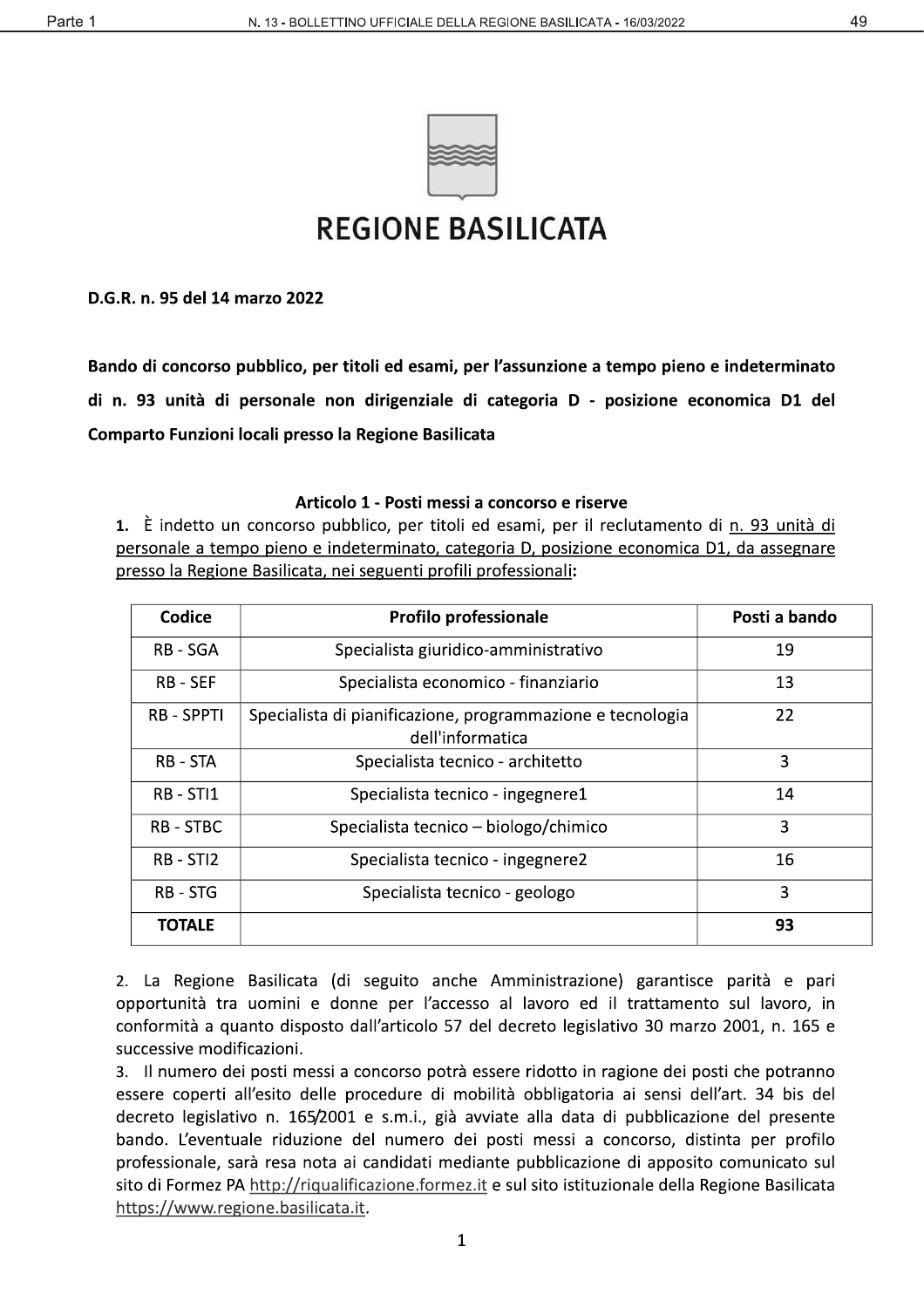50

4. Atteso che dal prospetto informativo dell'Amministrazione riferito al 31 dicembre 2021 riepilogativo della situazione occupazionale rispetto agli obblighi di assunzione di personale con disabilità ed appartenente alle altre categorie protette - la quota di riserva di cui agli articoli 3 e 18 della legge 12 marzo 1999, n. 68 e s.m.i. risulta coperta, non è prevista la riserva di posti a favore delle predette categorie, ferma restando la verifica della copertura della predetta quota d'obbligo all'atto della formulazione della graduatoria finale.

5. È prevista la riserva dei posti per i volontari delle Forze armate ai sensi dell'articolo 678 e dell'articolo 1014 del decreto legislativo 15 marzo 2010, n. 66 e successive modificazioni.

6. Le predette riserve di legge e i titoli di preferenza di cui al successivo articolo 8 sono valutati esclusivamente all'atto della formulazione della graduatoria finale.

7. Al fine di ridurre i tempi di svolgimento delle selezioni, assicurando comunque il medesimo grado di selettività tra i partecipanti ed il rispetto del protocollo per lo svolgimento dei concorsi pubblici del 15 aprile 2021, la Regione Basilicata ha deciso di avvalersi delle modalità di svolgimento semplificate delle prove selettive previste dal decreto legge 1 aprile 2021, n. 44, convertito con modificazioni dalla legge 28 maggio 2021, n. 76, prevedendo l'espletamento della sola prova scritta.

8. Per l'organizzazione e la realizzazione delle fasi concorsuali, compresa la fase di acquisizione delle domande di partecipazione e di riscossione del contributo di ammissione, la Regione Basilicata si avvarrà di Formez PA - Centro servizi, assistenza, studi e formazione per l'ammodernamento delle PP. AA.

## Articolo 2 - Requisiti per l'ammissione

- 1. Per l'ammissione alla presente procedura selettiva sono richiesti i seguenti requisiti, che devono essere posseduti alla data di scadenza del termine di presentazione della domanda di partecipazione, nonché al momento dell'assunzione in servizio:
	- a. essere cittadini italiani o di altro Stato membro dell'Unione Europea o loro familiari, non aventi la cittadinanza di uno Stato membro, che siano titolari del diritto di soggiorno o del diritto di soggiorno permanente, o cittadini di Paesi terzi che siano titolari del permesso di soggiorno UE per soggiornanti di lungo periodo o che siano titolari dello status di rifugiato ovvero dello status di protezione sussidiaria, ai sensi dell'articolo 38 del decreto legislativo 30 marzo 2001, n. 165. Per i soggetti di cui all'articolo 38 del decreto legislativo 30 marzo 2001, n. 165, essere in possesso dei requisiti, ove compatibili, di cui all'articolo 3 del decreto del Presidente del Consiglio dei ministri 7 febbraio 1994, n. 174;
	- b. età non inferiore a 18 anni e non superiore all'età prevista dalle norme vigenti in materia di collocamento a riposo;
	- c. godimento dei diritti civili e politici;
	- d. non essere stati esclusi dall'elettorato politico attivo;
	- e. non essere stati destituiti o dispensati dall'impiego presso una pubblica amministrazione per persistente insufficiente rendimento, oppure non essere stati dichiarati decaduti o licenziati da un impiego statale, ai sensi dell'articolo 127, primo comma, lettera d), del Testo Unico delle disposizioni concernenti lo statuto degli impiegati civili dello Stato, approvato con decreto del Presidente della Repubblica 10 gennaio 1957, n. 3 e ai sensi delle corrispondenti disposizioni di legge e dei contratti collettivi nazionali di lavoro relativi al personale dei vari comparti;
	- non aver riportato condanne penali, passate in giudicato, per reati che impediscano, ai f. sensi della vigente normativa in materia, la costituzione del rapporto di impiego con le pubbliche amministrazioni;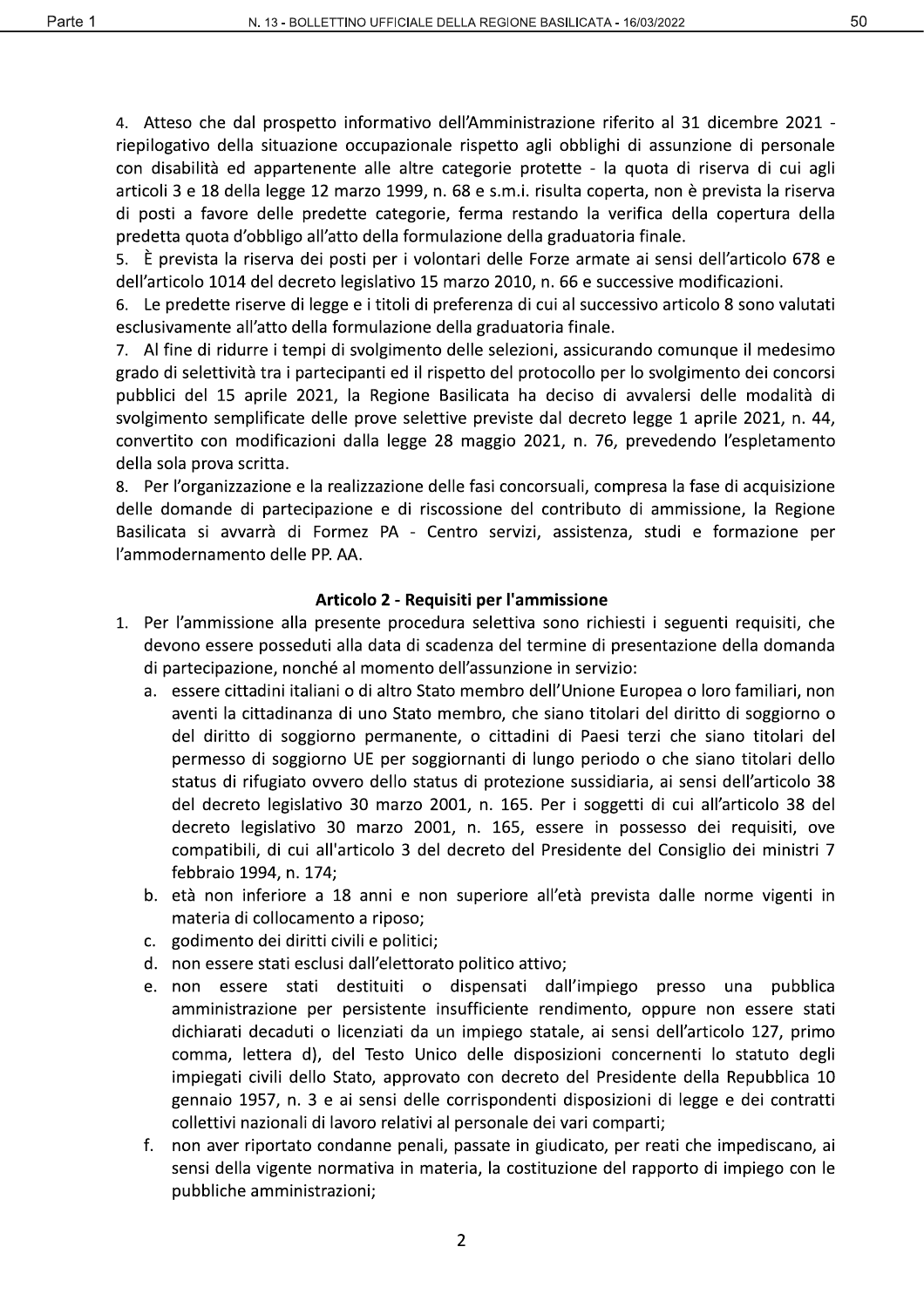- g. idoneità fisica allo svolgimento delle mansioni proprie del profilo professionale cui si concorre. L'Amministrazione ha la facoltà di sottoporre a visita medica di controllo i vincitori di concorso in base alla normativa vigente;
- h. per i candidati di sesso maschile, nati entro il 31 dicembre 1985, posizione regolare nei riguardi degli obblighi di leva:
- i. possesso con riferimento a ciascun profilo messo a concorso del titolo di studio di seguito indicato in relazione a ciascun profilo:
	- per il profilo di Specialista giuridico-amministrativo (codice RB -SGA)
	- laurea di primo livello (L) secondo la classificazione di cui al decreto ministeriale n. 270/2004:
		- L-14 Scienze dei Servizi giuridici;
		- L-16 Scienze dell'Amministrazione e dell'Organizzazione;
		- L-36 Scienze Politiche e delle Relazioni internazionali;
	- laurea magistrale (LM) di cui al decreto ministeriale n. 270/2004
		- LMG/01 Giurisprudenza;
		- LM-62 Scienze della politica:
		- LM-63 Scienze delle pubbliche amministrazioni;
	- laurea di primo livello (L), diploma di laurea (DL), laurea specialistica (LS), laurea magistrale (LM) in una delle classi di possibile equiparazione o equipollenza a quelle su elencate ai sensi della normativa vigente;
	- per il profilo di Specialista economico finanziario (codice RB-SEF):
	- laurea di primo livello (L) secondo la classificazione di cui al decreto ministeriale n. 270/2004:
		- L-18 Scienze dell'economia e della gestione aziendale;
		- L-33 Scienze economiche;
		- L-41 Statistica;
	- laurea magistrale (LM) di cui al decreto ministeriale n. 270/2004
		- LM-16 Finanza;
		- LM-56 Scienze dell'economia;
		- LM-77 Scienze economico-aziendali;
		- LM-82 Scienze statistiche;
		- LM-83 Scienze statistiche attuariali e finanziarie;
	- laurea di primo livello (L), diploma di laurea (DL), laurea specialistica (LS), laurea magistrale (LM) in una delle classi di possibile equiparazione o equipollenza a quelle su elencate ai sensi della normativa vigente;
	- per il profilo di Specialista di Pianificazione, programmazione e tecnologie dell'informatica (codice RB-SPPTI):
	- laurea di primo livello (L) secondo la classificazione di cui al decreto ministeriale n.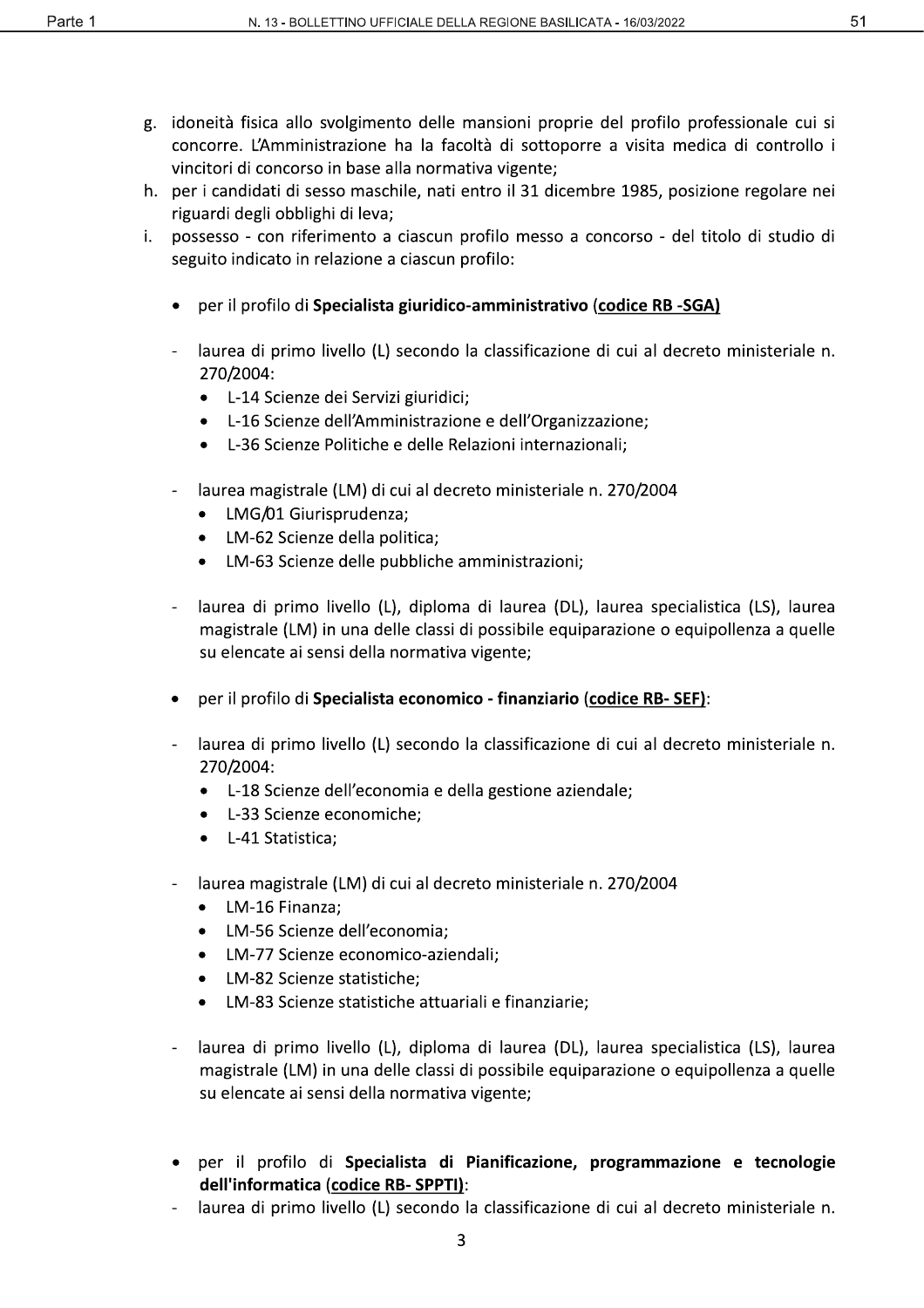270/2004:

- L-8 Ingegneria dell'informazione;
- L-30 Scienze e tecnologie fisiche;
- L-31 Scienze e tecnologie informatiche;
- L-35 Scienze matematiche;
- L-41 Scienze statistiche;
- laurea magistrale (LM) di cui al decreto ministeriale n. 270/2004
	- LM-17 Fisica;
	- LM-18 Informatica;
	- LM-27 Ingegneria delle telecomunicazioni;
	- LM-29 Ingegneria elettronica;
	- LM-31 Ingegneria gestionale;
	- LM-32 Ingegneria informatica;
	- LM-40 Matematica;
	- LM-44 Modellistica matematico-fisica per l'ingegneria;
	- LM-66 Sicurezza informatica;
	- LM-82 Scienze statistiche;
	- LM-83 Scienze statistiche attuariali e finanziarie;
	- LM-91 Tecniche e metodi per la società dell'informazione:
- laurea di primo livello (L), diploma di laurea (DL), laurea specialistica (LS), laurea magistrale (LM) in una delle classi di possibile equiparazione o equipollenza a quelle su elencate ai sensi della normativa vigente;
- per il profilo di Specialista tecnico architetto (codice RB-STA):
- laurea di primo livello (L) secondo la classificazione di cui al decreto ministeriale n. 270/2004:
	- L-17 Scienze dell'architettura;
	- L-21 Scienze della pianificazione territoriale, urbanistica, paesaggistica e ambientale;
	- L-23 Scienze e tecniche dell'edilizia;
- laurea magistrale (LM) di cui al decreto ministeriale n. 270/2004
	- LM-03 Architettura del paesaggio;
	- LM-04 Architettura e ingegneria edile-architettura;
	- LM-48 Pianificazione territoriale, urbanistica e ambientale;
- laurea di primo livello (L), diploma di laurea (DL), laurea specialistica (LS), laurea magistrale (LM) in una delle classi di possibile equiparazione o equipollenza a quelle su elencate ai sensi della normativa vigente;
- per il profilo di Specialista tecnico ingegnere 1 (codice RB-STI1):
- laurea di primo livello (L) secondo la classificazione di cui al decreto ministeriale n. 270/2004: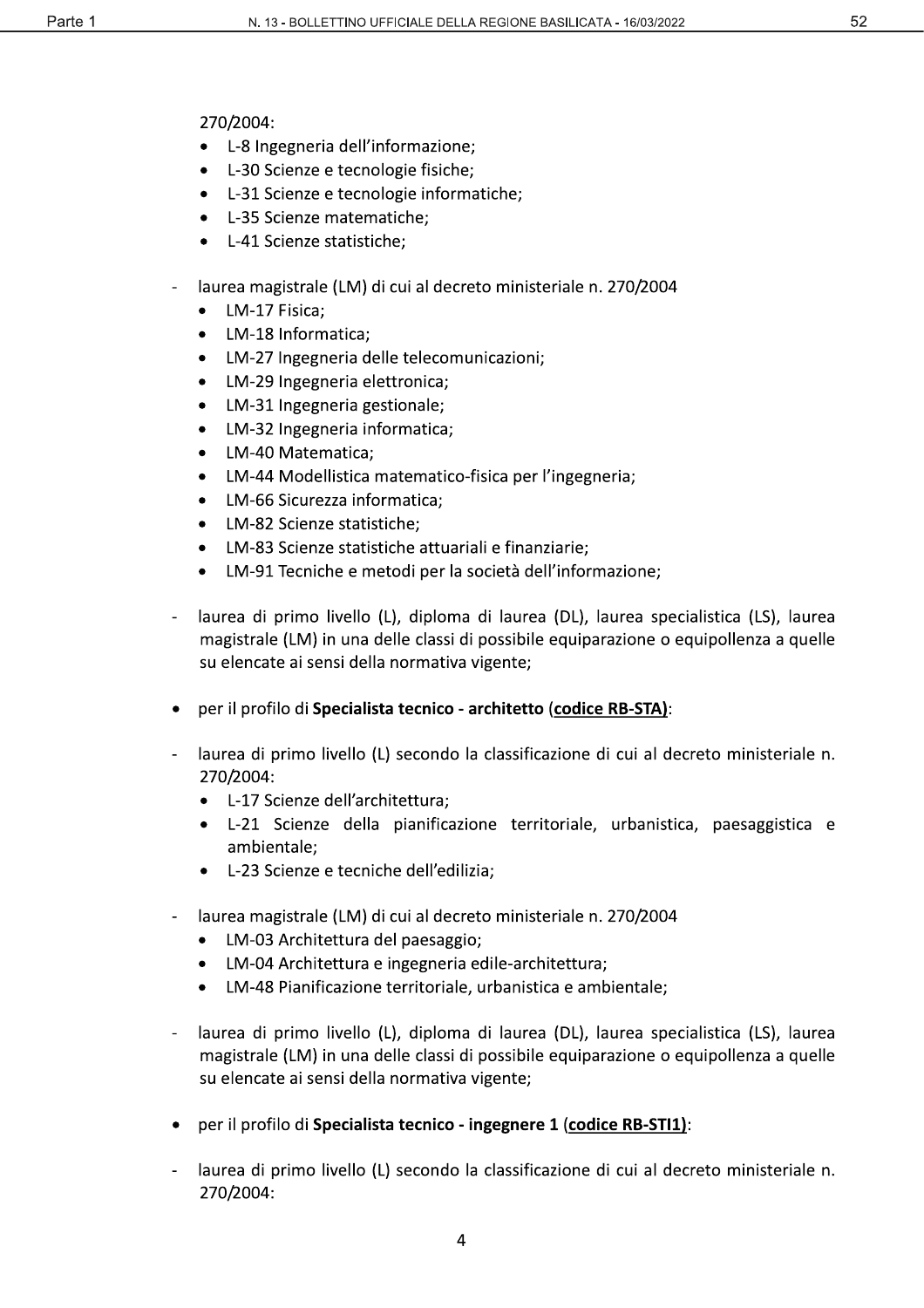- L-07 Ingegneria civile e ambientale;
- laurea magistrale (LM) di cui al decreto ministeriale n. 270/2004
	- LM-23 Ingegneria civile;
	- LM-26 Ingegneria della sicurezza;
	- LM-35 Ingegneria per l'ambiente e il territorio;
- laurea di primo livello (L), diploma di laurea (DL), laurea specialistica (LS), laurea magistrale (LM) in una delle classi di possibile equiparazione o equipollenza a quelle su elencate ai sensi della normativa vigente;
- per il profilo di Specialista tecnico biologo/chimico (codice RB-STBC):
- laurea di primo livello (L) secondo la classificazione di cui al decreto ministeriale n. 270/2004:
	- L-13 Scienze biologiche;
	- L-27 Scienze e tecnologie chimiche;
	- L-32 Scienze e tecnologie per l'ambiente e la natura;
- laurea magistrale (LM) di cui al decreto ministeriale n. 270/2004
	- LM-6 Biologia;
	- LM-54 Scienze chimiche;
	- LM-75 Scienze e tecnologie per l'ambiente e il territorio;
- laurea di primo livello (L), diploma di laurea (DL), laurea specialistica (LS), laurea magistrale (LM) in una delle classi di possibile equiparazione o equipollenza a quelle su elencate ai sensi della normativa vigente;
- per il profilo di Specialista tecnico ingegnere 2 (codice RB-STI2):
- laurea di primo livello (L) secondo la classificazione di cui al decreto ministeriale n. 270/2004:
	- L-07 Ingegneria civile e ambientale;
	- L-23 Scienze e tecniche dell'edilizia;
- laurea magistrale (LM) di cui al decreto ministeriale n. 270/2004
	- LM-23 Ingegneria civile;
	- LM-24 Ingegneria dei sistemi edilizi;
	- LM-26 Ingegneria della sicurezza;
	- LM-53 Scienza e ingegneria dei materiali;
- laurea di primo livello (L), diploma di laurea (DL), laurea specialistica (LS), laurea magistrale (LM) in una delle classi di possibile equiparazione o equipollenza a quelle su elencate ai sensi della normativa vigente;
- per il profilo di Specialista tecnico geologo (codice RB -STG):
- laurea di primo livello (L) secondo la classificazione di cui al decreto ministeriale n.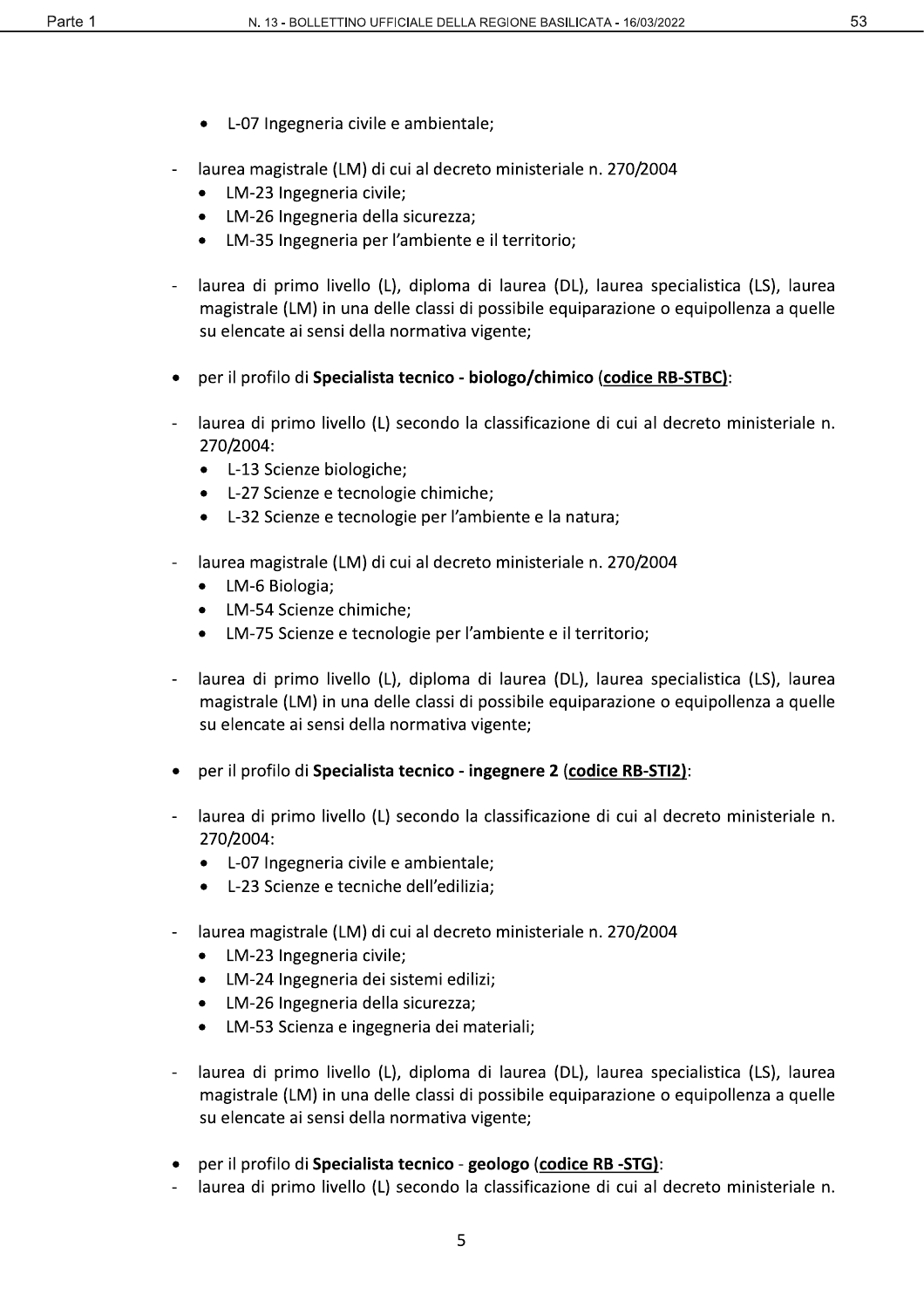270/2004:

- L-34 Scienze geologiche;
- laurea magistrale (LM) di cui al decreto ministeriale n. 270/2004
	- LM-74 Scienze e tecnologie geologiche;
	- LM-79 Scienze geofisiche;
- laurea di primo livello (L), diploma di laurea (DL), laurea specialistica (LS), laurea magistrale (LM) in una delle classi di possibile equiparazione o equipollenza a quelle su elencate ai sensi della normativa vigente.

I titoli di cui al presente articolo si intendono conseguiti presso Università o altri Istituti equiparati della Repubblica. I candidati in possesso del titolo di studio sopra indicato rilasciato da un Paese dell'Unione europea o da un Paese terzo sono ammessi alle prove concorsuali purché il titolo sia stato dichiarato equipollente o equivalente ovvero sia stata attivata la predetta procedura di equivalenza. Il candidato è ammesso alle prove di concorso in attesa dell'emanazione di tale provvedimento, fatta salva la successiva verifica.

La dichiarazione di equivalenza va acquisita anche nel caso in cui il provvedimento sia già stato ottenuto per la partecipazione ad altri concorsi.

La modulistica e la documentazione necessaria per la richiesta di equivalenza sono reperibili sul sito istituzionale della Presidenza del Consiglio dei ministri -Dipartimento della funzione pubblica www.funzionepubblica.gov.it.

2. L'Amministrazione può disporre in ogni momento, anche successivamente all'eventuale stipula del contratto individuale di lavoro, l'esclusione e la decadenza dalla procedura selettiva per difetto dei requisiti di ammissione all'esito della verifica del possesso dei medesimi requisiti autocertificati nella domanda di partecipazione ai sensi del decreto del Presidente della Repubblica 28 dicembre 2000, n. 445 e successive modificazioni.

# Articolo 3 - Pubblicazione del bando e presentazione della domanda Termini e modalità

- 1. Il presente bando è pubblicato nel Bollettino Ufficiale della Regione Basilicata, nel sito istituzionale della Regione Basilicata https://www.regione.basilicata.it, nel sito di Formez PA (affidatario del servizio di organizzazione e realizzazione delle prove concorsuali) http://riqualificazione.formez.it; di tale pubblicazione è dato avviso nella Gazzetta Ufficiale della Repubblica Italiana - IV Serie speciale "Concorsi ed Esami".
- 2. La domanda di ammissione al concorso deve essere presentata esclusivamente per via telematica entro trenta giorni, decorrenti dal giorno successivo a quello di pubblicazione dell'estratto dell'avviso nella Gazzetta Ufficiale della Repubblica Italiana - IV Serie speciale "Concorsi ed Esami", attraverso il sistema pubblico di identità digitale (SPID), compilando l'apposito modulo elettronico sul sistema "Step-One 2019", raggiungibile sulla rete internet all'indirizzo https://ripam.cloud, previa registrazione del candidato sullo stesso sistema. Per la partecipazione al concorso il candidato deve essere in possesso di un indirizzo di posta elettronica certificata (PEC).
- 3. Qualora il termine di scadenza per l'invio on line della domanda cada in un giorno festivo, il termine sarà prorogato al primo giorno successivo non festivo. Sono accettate esclusivamente e indifferibilmente le domande inviate entro le ore 23:59 di detto termine.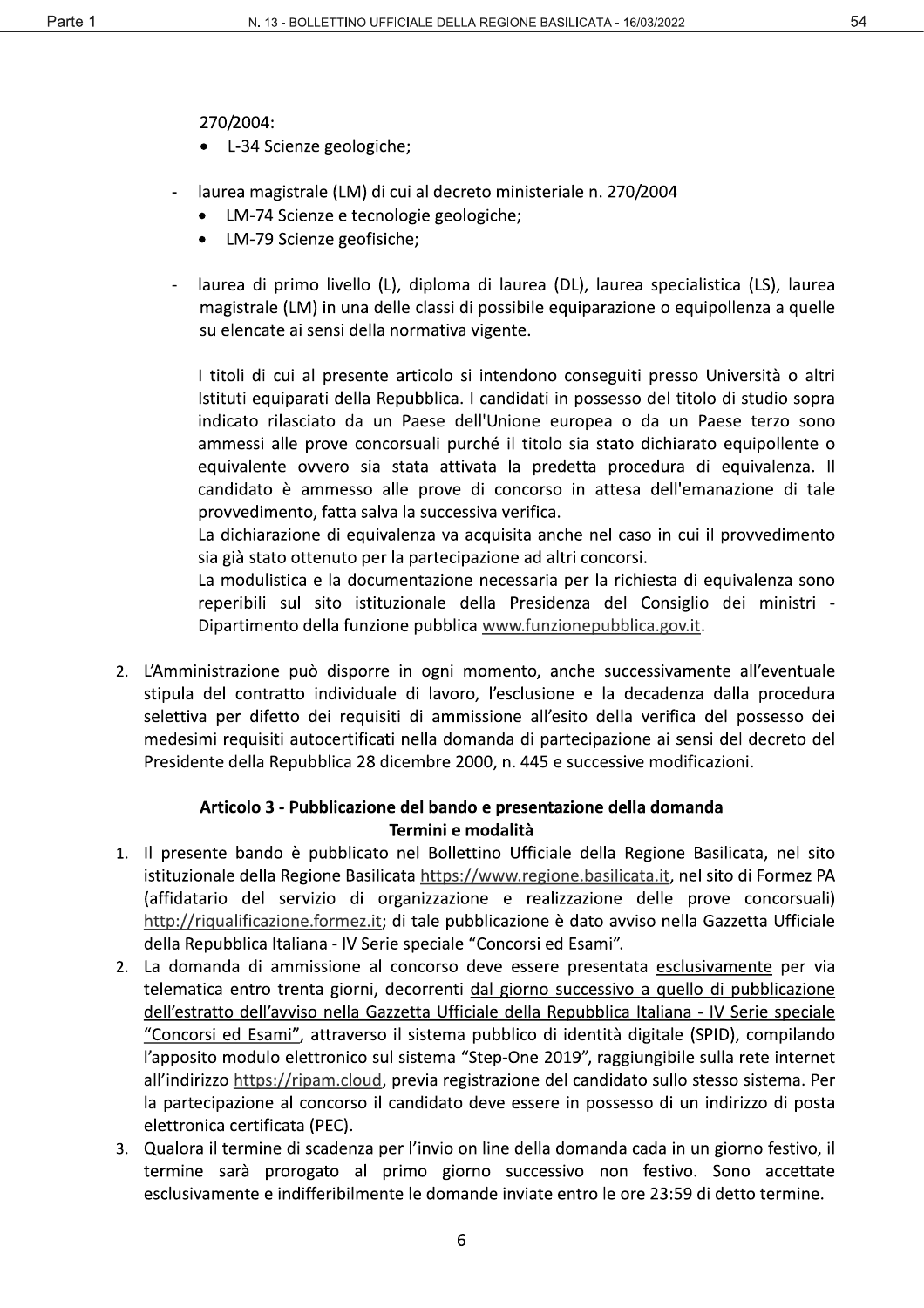- 4. La data di presentazione on line della domanda di partecipazione al concorso è certificata e comprovata da apposita ricevuta elettronica rilasciata - al termine della procedura di invio dal sistema informatico che, allo scadere del suddetto termine ultimo per la presentazione, non permette più - improrogabilmente - l'accesso alla procedura di candidatura e l'invio del modulo elettronico.
- 5. Ai fini della partecipazione al concorso, in caso di più invii, si terrà conto unicamente della domanda inviata cronologicamente per ultima.
- 6. Per la partecipazione al concorso deve essere effettuato, a pena di esclusione, il versamento della quota di partecipazione di € 10,00 (dieci/00), a favore di Formez PA -Centro servizi, sulla base delle indicazioni riportate nel suddetto sistema "Step-One 2019". Il versamento deve essere effettuato entro le ore 23:00 del termine di scadenza di cui al comma 2 del presente articolo.
- 7. Il contributo di ammissione non è rimborsabile, anche in caso di revoca della procedura.
- Nell'apposito modulo elettronico di presentazione della domanda, tenuto conto 8. dell'effettivo possesso dei requisiti che vengono in tal modo autocertificati ai sensi dell'articolo 46 del decreto del Presidente della Repubblica 28 dicembre 2000, n. 445 e s.m.i., e consapevoli che in caso di dichiarazioni false e mendaci e uso di atti falsi verranno applicate le conseguenze previste dall'articolo 75 e le sanzioni penali previste dall'articolo 76 del medesimo decreto, i candidati devono riportare:
	- a. il cognome, il nome, la data e il luogo di nascita, la cittadinanza e, se cittadini italiani nati all'estero, il Comune italiano nei cui registri di stato civile è stato trascritto l'atto di nascita;
	- b. il codice fiscale:
	- c. la residenza, con l'esatta indicazione del numero di codice di avviamento postale, il domicilio se differente dalla residenza, nonché il recapito telefonico, il recapito di posta elettronica e il recapito di posta elettronica certificata presso cui saranno effettuate le comunicazioni relative al concorso, con l'impegno di far conoscere tempestivamente le eventuali variazioni dello stesso;
	- d. il godimento dei diritti civili e politici;
	- e. di non essere stati esclusi dall'elettorato politico attivo;
	- f. di non essere stati destituiti o dispensati dall'impiego presso una pubblica amministrazione per persistente insufficiente rendimento, ovvero non essere stati dichiarati decaduti da un impiego statale, ai sensi dell'articolo 127, primo comma, lettera d), del Testo unico delle disposizioni concernenti lo statuto degli impiegati civili dello Stato, approvato con decreto del Presidente della Repubblica 10 gennaio 1957, n. 3 e ai sensi delle corrispondenti disposizioni di legge e dei contratti collettivi nazionali di lavoro relativi al personale dei vari comparti;
	- g. di non aver riportato condanne penali, passate in giudicato, per reati che comportano l'interdizione dai pubblici uffici o di non avere procedimenti penali in corso di cui si è a conoscenza, fermo restando l'obbligo di indicarli in caso contrario;
	- h. di essere in possesso dell'idoneità fisica allo svolgimento delle funzioni cui il concorso si riferisce:
	- i. di essere in regola nei riguardi degli obblighi di leva, per i candidati di sesso maschile nati entro il 31 dicembre 1985;
	- j. il possesso - con riferimento a ciascun profilo messo a concorso - del titolo di studio previsto all'articolo 2, comma 1, lettera i, del presente avviso, con esplicita indicazione dell'Università che lo ha rilasciato, della data di conseguimento e del voto riportato;
	- k. di procedere, ove necessario, all'attivazione della procedura di equivalenza secondo le

 $\overline{7}$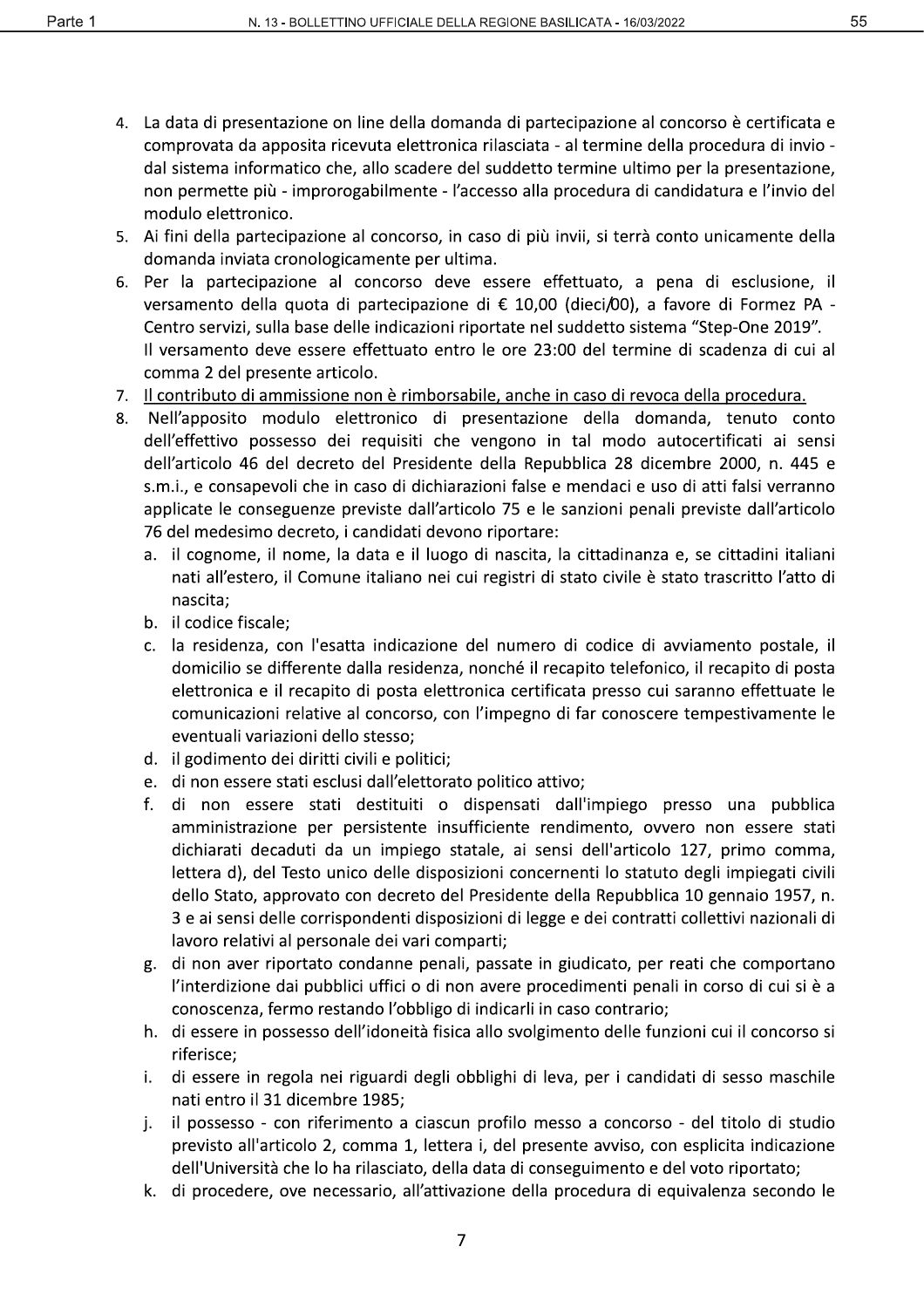56

modalità e i tempi indicati nell'articolo 2 del presente bando;

- $\mathbf{L}$ il possesso di eventuali titoli attinenti al profilo di selezione da sottoporre a valutazione ai sensi del successivo articolo 7, inclusi eventuali titoli equipollenti/equivalenti conseguiti all'estero purché, in ogni caso, riconosciuti dall'autorità competente;
- m. il possesso delle competenze informatiche e della conoscenza della lingua inglese, richieste per il profilo per cui si concorre;
- n. l'indicazione dell'eventuale titolarità delle riserve stabilite dalla legge di cui all'articolo 1 del presente bando;
- o. il possesso di eventuali titoli preferenziali o di precedenza alla nomina, previsti dall'articolo 5 del decreto del Presidente della Repubblica 9 maggio 1994, n. 487 e successive modificazioni. Tali titoli devono essere posseduti alla data di scadenza del termine stabilito per la presentazione della domanda; i titoli non espressamente dichiarati nella domanda di partecipazione al concorso non saranno presi in considerazione in sede di formazione della graduatoria finale di merito;
- p. di aver preso visione di tutti gli articoli del bando e delle condizioni di ammissione al concorso, nonché di aver letto e compreso l'informativa privacy riportata dal bando;
- g. di prestare il proprio consenso al trattamento dei dati personali secondo le modalità e nei limiti della sopracitata informativa privacy - articolo 13 del Regolamento (UE) 2016/679 - ed all'utilizzo, da parte della Regione Basilicata e del Formez PA, dell'indirizzo di Posta Elettronica Certificata (PEC) indicato in domanda, presso il quale saranno eseguite tutte le comunicazioni e le notifiche personali inerenti la procedura concorsuale.
- 9. I soggetti di cui all'art. 38 del decreto legislativo n. 165/2001 e s.m.i. devono dichiarare altresì di essere in possesso dei requisiti, ove compatibili, di cui all'articolo 3 del decreto del Presidente del Consiglio dei ministri 7 febbraio 1994, n.174.
- 10. I candidati diversamente abili devono specificare, in apposito spazio disponibile nel modulo elettronico del sistema «Step-One 2019», la richiesta di ausili e/o tempi aggiuntivi in funzione del proprio handicap, che deve essere opportunamente documentato ed esplicitato con apposita dichiarazione resa dalla Commissione medico-legale dell'Azienda sanitaria di riferimento o da equivalente struttura pubblica. Detta dichiarazione deve contenere esplicito riferimento alle limitazioni che l'handicap determina in funzione della procedura selettiva. La concessione e l'assegnazione di ausili e/o tempi aggiuntivi è determinata a insindacabile giudizio della Commissione esaminatrice, sulla scorta della documentazione esibita e dell'esame obiettivo di ogni specifico caso. In ogni caso, i tempi aggiuntivi non eccederanno il 50% del tempo assegnato per la prova. Tutta la documentazione di supporto alla dichiarazione resa sul proprio stato di disabilità, dovrà essere inoltrata a mezzo posta elettronica all'indirizzo: protocollo@pec.formez.it entro e non oltre venti giorni successivi alla data di scadenza della presentazione della domanda, unitamente all'apposito modulo compilato e sottoscritto che si rende automaticamente disponibile on line e con il quale si autorizza Formez PA al trattamento dei dati sensibili. Il mancato inoltro di tale documentazione non consente a Formez PA di fornire adeguatamente l'assistenza richiesta.
- 11. Eventuali gravi limitazioni fisiche, sopravvenute successivamente alla data di scadenza prevista al punto precedente, che potrebbero prevedere la concessione di ausili e/o tempi aggiuntivi, devono essere documentate con certificazione medica, che sarà valutata dalla competente Commissione esaminatrice la cui decisione, sulla scorta della documentazione sanitaria rilasciata dall'azienda sanitaria che consenta di quantificare il tempo aggiuntivo ritenuto necessario, resta insindacabile e inoppugnabile.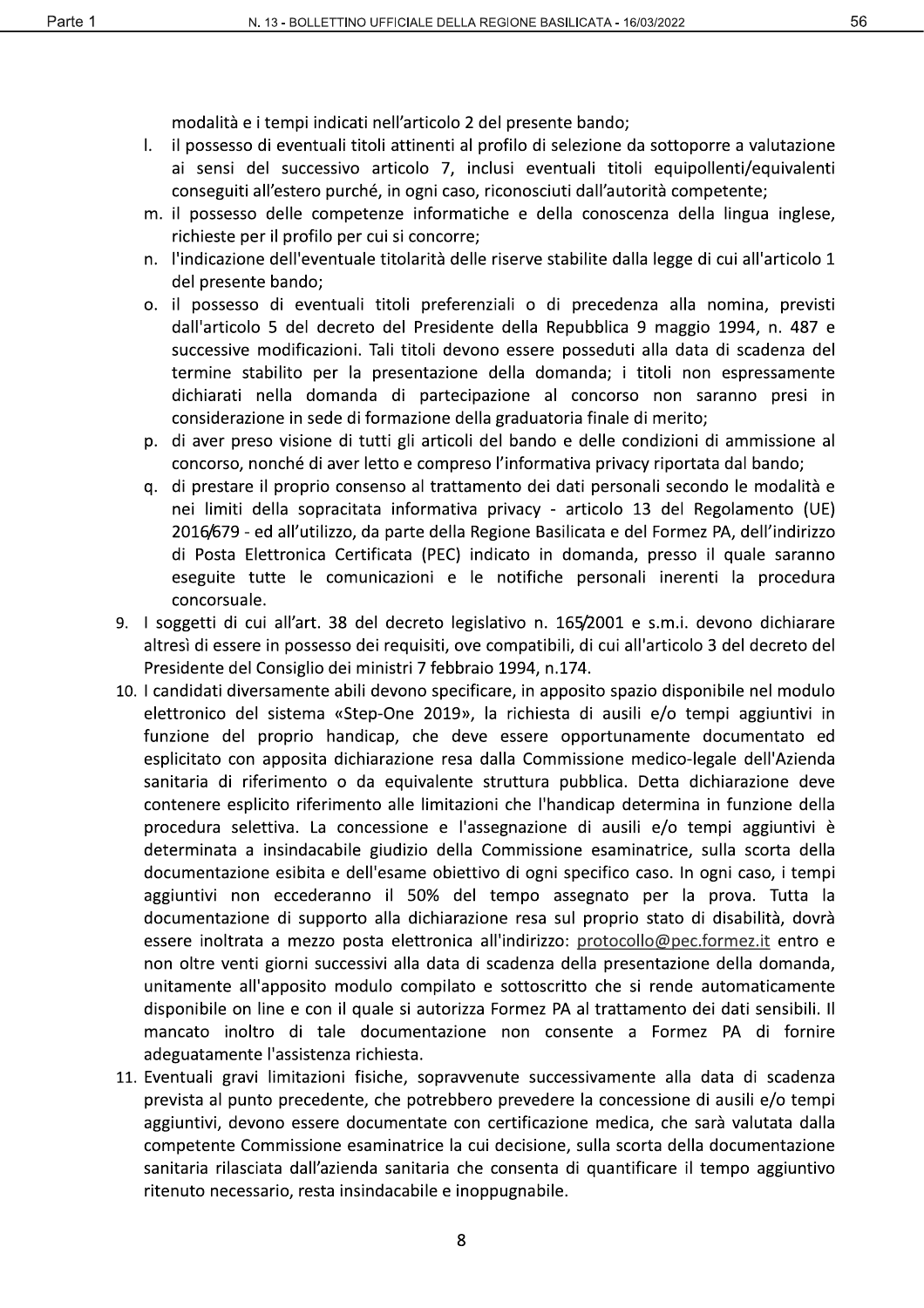- 12. I soggetti con disturbi specifici di apprendimento (DSA), in conformità a quanto stabilito con decreto interministeriale adottato in data 12 novembre 2021 contenente le modalità attuative delle prove scritte dei concorsi pubblici indetti da pubbliche amministrazioni, possono chiedere di sostituire la prova scritta con un colloquio orale o di utilizzare strumenti compensativi per le difficoltà di lettura, di scrittura e di calcolo, nonché di usufruire di un prolungamento dei tempi stabiliti per lo svolgimento della medesima prova. Il candidato con diagnosi di disturbi specifici di apprendimento nella domanda di partecipazione dovrà fare esplicita richiesta, in apposito spazio disponibile nel modulo elettronico del sistema «Step-One 2019», della misura dispensativa, dello strumento compensativo e/o dei tempi aggiuntivi in funzione della propria necessità che deve essere opportunamente documentata ed esplicitata con apposita dichiarazione resa dalla Commissione medico- legale dell'Azienda sanitaria di riferimento o da equivalente struttura pubblica. La concessione e l'assegnazione delle misure indicate sarà determinata a insindacabile giudizio della Commissione esaminatrice, sulla scorta della documentazione esibita. In ogni caso, i tempi aggiuntivi eventualmente concessi non eccederanno il 50% del tempo assegnato per la prova. Tutta la documentazione di supporto, dovrà essere inoltrata a mezzo posta elettronica all'indirizzo: protocollo@pec.formez.it entro e non oltre venti giorni successivi alla data di scadenza della presentazione della domanda, unitamente all'apposito modulo compilato e sottoscritto che si rende automaticamente disponibile on line e con il quale si autorizza Formez PA al trattamento dei dati sensibili. Il mancato inoltro di tale documentazione non consente a Formez PA di fornire adeguatamente l'assistenza richiesta.
- 13. L'Amministrazione, ai sensi del decreto del Presidente della Repubblica n. 445/2000 e s.m.i., per il tramite di Formez PA, potrà effettuare controlli, anche a campione, sulla veridicità delle dichiarazioni sostitutive di certificazione rese dal candidato mediante il sistema «Step-One 2019». I medesimi controlli possono essere effettuati, in qualunque momento, dall'Amministrazione regionale. Qualora il controllo accerti la falsità del contenuto delle dichiarazioni, il candidato sarà escluso dalla selezione ai sensi dell'articolo 2 del presente bando, ferme restando le sanzioni penali previste dall'articolo 76 del precitato decreto del Presidente della Repubblica 28 dicembre 2000, n. 445.
- 14. La mancata esclusione da ogni fase della procedura concorsuale non costituisce, in ogni caso, garanzia della regolarità, né sana l'irregolarità della domanda di partecipazione al concorso.
- 15. L'Amministrazione e il Formez PA non sono responsabili in caso di smarrimento o di mancato recapito delle comunicazioni inviate al candidato quando ciò sia dipendente da dichiarazioni inesatte o incomplete rese dal candidato circa il proprio recapito di posta elettronica certificata, oppure da mancata o tardiva comunicazione del cambiamento del predetto recapito rispetto a quello indicato nella domanda, nonché da eventuali disguidi imputabili a fatto di terzo, a caso fortuito o forza maggiore.
- 16. Non sono ammessi a partecipare al concorso i candidati le cui domande siano state redatte, presentate o inviate con modalità diverse da quelle sopra indicate o oltre il termine perentorio stabilito dal bando.
- 17. Ai sensi degli articoli 46 e 47 del D.P.R. n. 445/2000 e s.m.i., le dichiarazioni sono rese sotto la propria personale responsabilità, nella consapevolezza delle conseguenze previste dall'articolo 75 e delle sanzioni penali di cui all'articolo 76 del medesimo decreto in caso di false dichiarazioni o uso di atti falsi.
- 18. Per le richieste di assistenza di tipo informatico legate alla procedura di iscrizione on-line i candidati devono utilizzare, esclusivamente e previa completa compilazione, l'apposito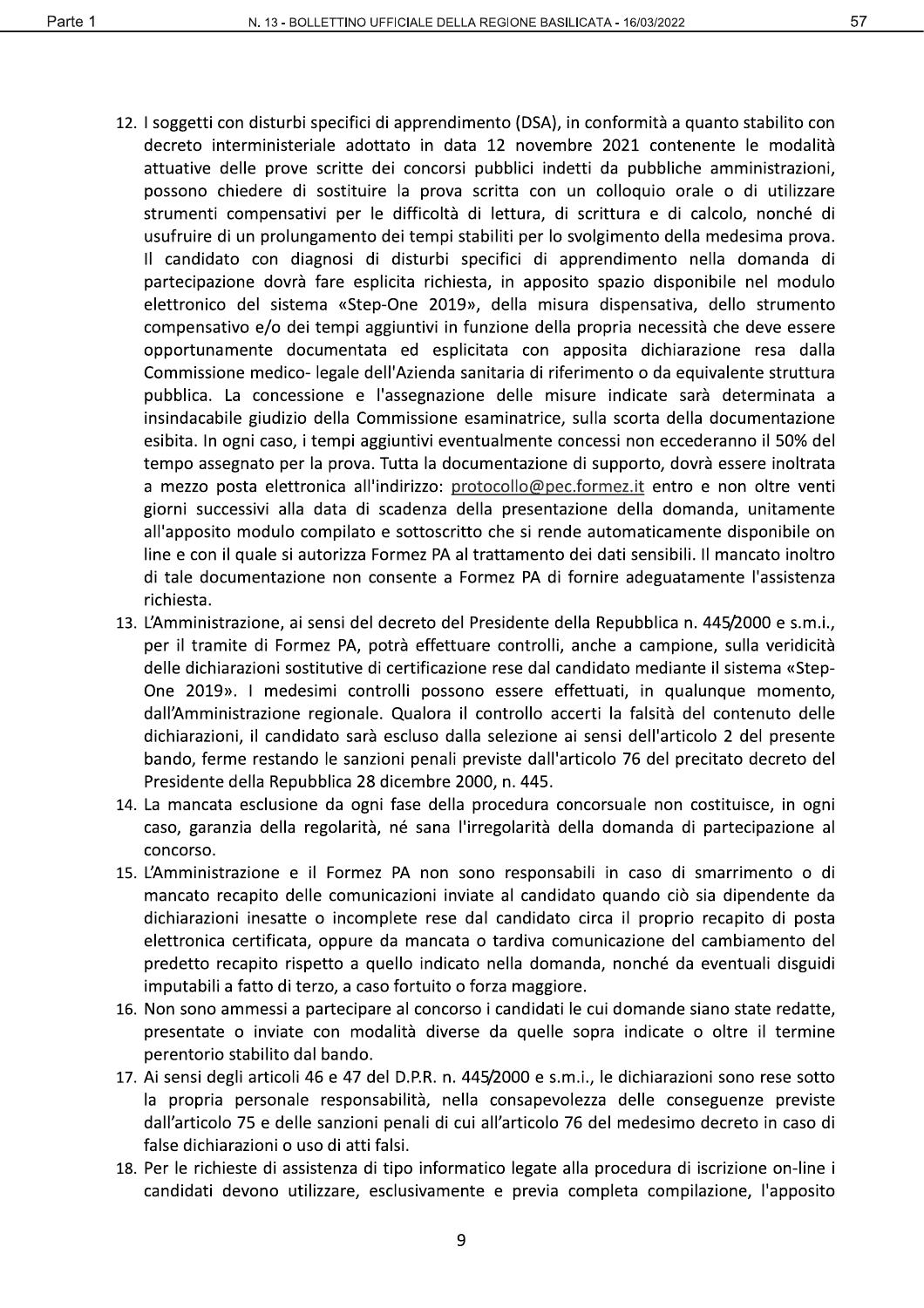modulo di assistenza presente nella home page del sistema «Step-One 2019».

- 19. Per altri tipi di richieste o quesiti legati alla procedura selettiva i candidati dovranno utilizzare, esclusivamente e previa completa compilazione, gli appositi moduli di assistenza presenti nelle diverse sezioni della procedura di registrazione o di candidatura del sistema «Step-One 2019».
- 20. Non è garantita la presa in carico entro il termine di scadenza previsto per l'invio della domanda di partecipazione delle richieste di assistenza inviate entro il terzo giorno antecedente il predetto termine.
- 21. Le richieste pervenute in modalità differenti da quelle sopra indicate non potranno essere prese in considerazione.
- 22. Le richieste o quesiti legati alla procedura selettiva inviate prima dell'apertura del sistema «Step-One 2019» o successivamente alla chiusura del medesimo sistema di acquisizione delle domande, dovranno essere inviate a mezzo posta elettronica all'indirizzo: protocollo@pec.formez.it
- 23. Le richieste ed i quesiti inviati alla Regione Basilicata non saranno presi in considerazione.
- 24. Scaduto il termine per la presentazione delle domande, Formez PA trasmetterà l'elenco nominativo dei partecipanti, distinto per ciascun codice di concorso, all'Ufficio Risorse umane e Organizzazione della Regione Basilicata per il successivo inoltro alla Commissione esaminatrice.

#### Articolo 4 - Commissione esaminatrice

- 1. Con successivo provvedimento della Direzione Generale Risorse umane Organizzazione e Affari generali della Regione Basilicata, che sarà pubblicato sul sito istituzionale https://www.regione.basilicata.it, verrà nominata, ai sensi della normativa vigente e per ciascun codice di concorso, la Commissione esaminatrice. Alla Commissione esaminatrice possono essere aggregati membri aggiuntivi per la valutazione delle conoscenze e competenze linguistiche e informatiche.
- 2. Ai sensi del decreto del Presidente della Repubblica 9 maggio 1994, n.487 e successive modificazioni, la Commissione esaminatrice sarà competente per l'espletamento della prova d'esame. La stessa potrà svolgere la propria attività articolandosi in sottocommissioni con l'integrazione di un numero di componenti, unico restando il Presidente, pari a quello della Commissione originaria e di un segretario aggiunto. A ciascuna delle sottocommissioni non può essere assegnato un numero di candidati inferiore a 250 (duecentocinguanta).
- 3. La Commissione esaminatrice e le sottocommissioni possono svolgere i propri lavori in modalità telematica, garantendo comunque la sicurezza e la tracciabilità delle comunicazioni, secondo la normativa vigente.

#### Articolo 5 - Prova scritta

- 1. L'esame consisterà in un'unica prova scritta volta a verificare le specifiche conoscenze del profilo professionale oggetto di selezione in relazione alle materie previste e le specifiche capacità organizzative ed attitudinali diffuse, nonché ad accertare la conoscenza della lingua inglese ed il possesso di competenze digitali (strumenti applicativi informatici di base; strumenti web internet e intranet), mediante la somministrazione di quesiti con risposta a scelta multipla.
- 2. Ai fini della predisposizione dei quesiti a risposta multipla, l'Amministrazione si avvarrà di Formez PA. La Commissione esaminatrice provvederà alla verifica ed alla validazione dei quesiti da somministrare per ciascun codice di concorso.
- 3. Il numero totale dei quesiti somministrati sarà di n. 40 (quaranta) per un punteggio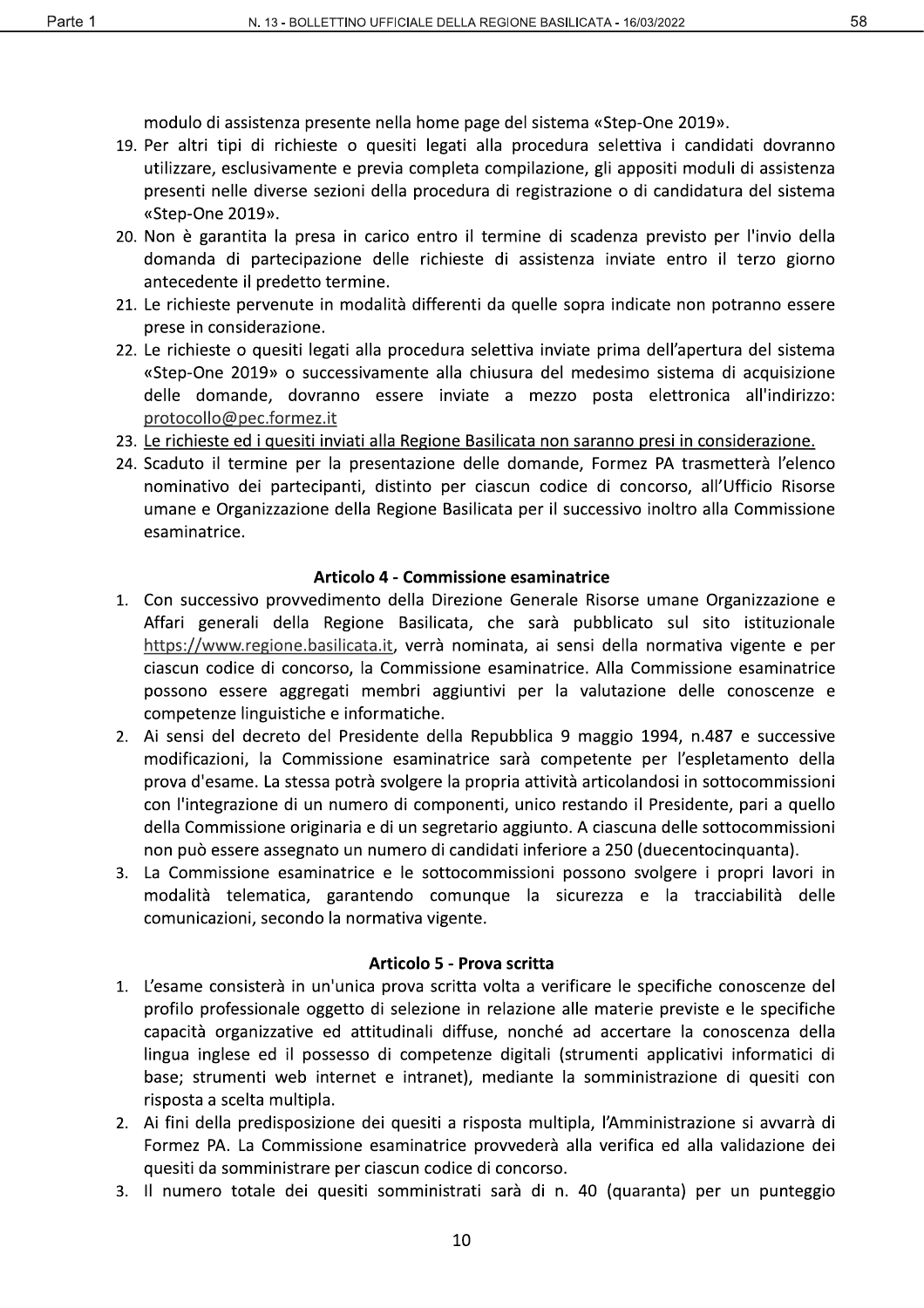massimo attribuibile di 30 (trenta). La prova scritta si svolgerà mediante utilizzo di strumenti digitali e avrà una durata di 60 (sessanta) minuti, salvo modifiche a seguito di successivi interventi legislativi.

- 4. La prova d'esame verterà sulle seguenti materie:
	- A) una parte composta da n. 32 (trentadue) quesiti volti a verificare le conoscenze rilevanti afferenti alle seguenti materie:
		- per il profilo di Specialista giuridico amministrativo (codice RB -SGA):
		- diritto costituzionale, ivi compreso il sistema delle fonti e delle istituzioni dell'Unione europea;
		- diritto amministrativo, con particolare riferimento al procedimento amministrativo, all'accesso agli atti amministrativi, alla normativa in materia di anticorruzione, trasparenza e trattamento dei dati personali, alla disciplina dei contratti pubblici;
		- $\blacksquare$ disciplina del lavoro pubblico, ivi compresa la responsabilità dei pubblici dipendenti;
		- elementi di organizzazione e gestione delle pubbliche amministrazioni:
		- elementi di contabilità ed economia pubblica;
		- Statuto della Regione Basilicata e diritto regionale;  $\blacksquare$
		- diritto civile, con particolare riferimento ai contratti e ad altre fonti di obbligazione, nonché alla responsabilità contrattuale ed extra-contrattuale;
		- diritto penale, limitatamente ai reati contro la pubblica amministrazione;
		- normativa comunitaria, statale e regionale in materia di fondi strutturali e aiuti di stato:
		- principali istituti della contrattazione collettiva relativa al Comparto delle Funzioni locali ed all'Area della Funzioni locali:
		- Statuto dei lavoratori e diritto sindacale, con particolare riferimento al lavoro pubblico;
		- per il profilo di Specialista economico finanziario (codice RB-SEF):
		- diritto costituzionale, ivi compreso il sistema delle fonti e delle istituzioni dell'Unione europea;
		- diritto amministrativo, con particolare riferimento al procedimento amministrativo, all'accesso agli atti amministrativi, alla normativa in materia di anticorruzione, trasparenza e trattamento dei dati personali, alla disciplina dei contratti pubblici;
		- disciplina del lavoro pubblico, ivi compresa la responsabilità dei pubblici dipendenti;  $\blacksquare$
		- elementi di organizzazione e gestione delle pubbliche amministrazioni;
		- elementi di contabilità ed economia pubblica;  $\blacksquare$
		- Statuto della Regione Basilicata e diritto regionale;
		- normativa comunitaria, statale e regionale in materia di fondi strutturali e aiuti di  $\mathbf{r}$ stato;
		- programmazione comunitaria; gestione e controllo dei programmi operativi;
		- monitoraggio, rendicontazione e certificazione della spesa a valere su fondi strutturali, nazionali e regionali;
		- armonizzazione dei sistemi contabili e degli schemi di bilancio delle Regioni e degli Enti locali:
		- finanza e tributi nazionali e regionali;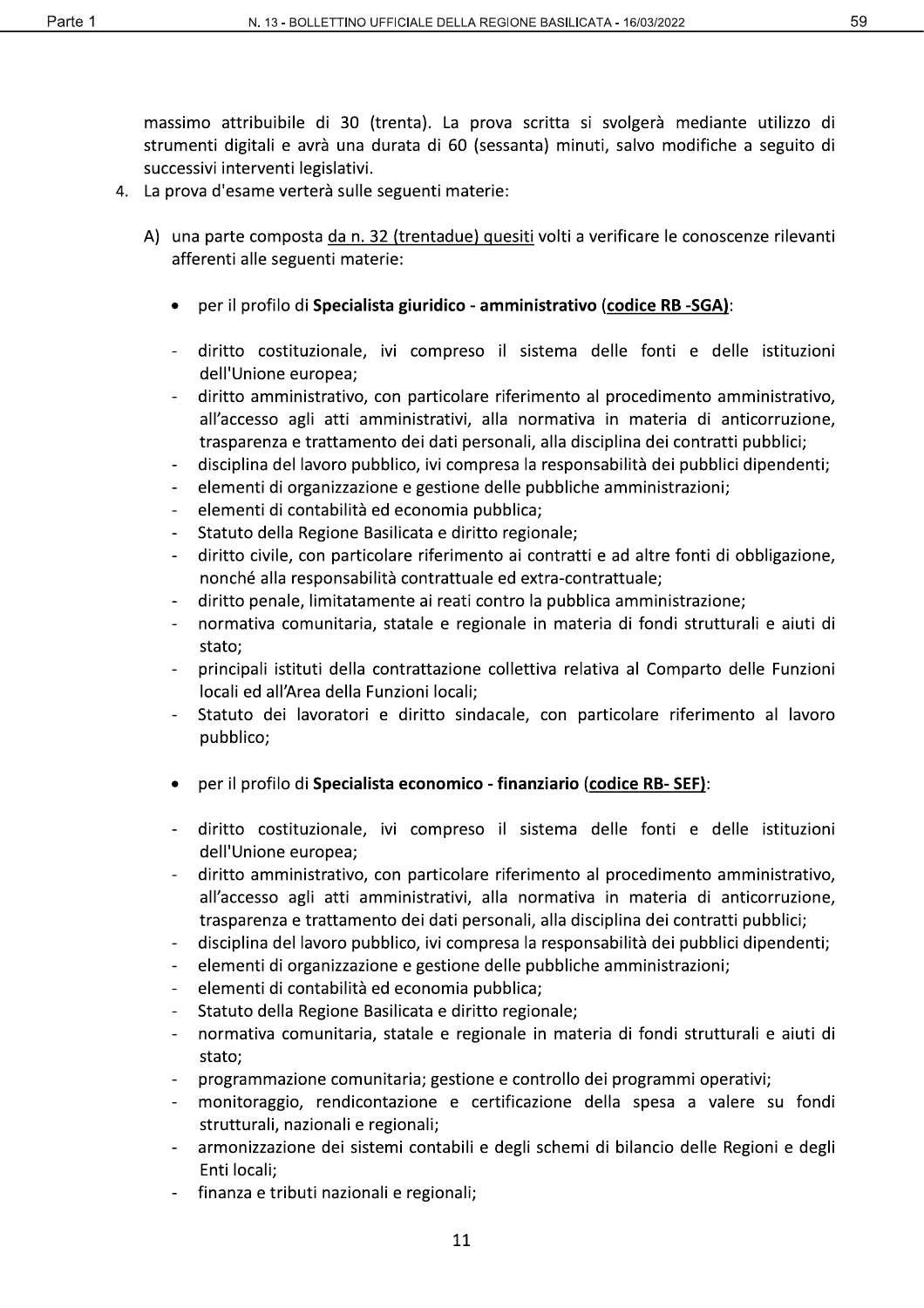60

- elementi di revisione contabile;
- rating statale e regionale;
- per il profilo di Specialista di Pianificazione, programmazione e tecnologie dell'informatica (codice RB-SPPTI):
- diritto costituzionale, ivi compreso il sistema delle fonti e delle istituzioni dell'Unione europea:
- diritto amministrativo, con particolare riferimento al procedimento amministrativo, all'accesso agli atti amministrativi, alla normativa in materia di anticorruzione, trasparenza e trattamento dei dati personali, alla disciplina dei contratti pubblici;
- disciplina del lavoro pubblico, ivi compresa la responsabilità dei pubblici dipendenti;
- elementi di organizzazione e gestione delle pubbliche amministrazioni;
- elementi di contabilità ed economia pubblica;
- Statuto della Regione Basilicata e diritto regionale;
- normativa comunitaria, statale e regionale in materia di fondi strutturali e aiuti di stato:
- monitoraggio, rendicontazione e certificazione della spesa a valere su fondi strutturali, nazionali e regionali;
- Codice dell'amministrazione digitale;
- normativa di riferimento in materia di e-government, dematerializzazione, cooperazione informatica;
- tecniche e metodologie orientate alla modellizzazione di processi, dati e architetture in ambito ICT:
- normativa in materia di sicurezza dei sistemi informatici e delle reti;
- per il profilo di Specialista tecnico architetto (codice RB-STA):
- diritto costituzionale, ivi compreso il sistema delle fonti e delle istituzioni dell'Unione europea;
- diritto amministrativo, con particolare riferimento al procedimento amministrativo, all'accesso agli atti amministrativi, alla normativa in materia di anticorruzione, trasparenza e trattamento dei dati personali, alla disciplina dei contratti pubblici;
- disciplina del lavoro pubblico, ivi compresa la responsabilità dei pubblici dipendenti;  $\mathbb{L}^{\mathbb{N}}$
- elementi di organizzazione e gestione delle pubbliche amministrazioni;  $\overline{a}$
- elementi di contabilità ed economia pubblica;
- Statuto della Regione Basilicata e diritto regionale;
- normativa statale e regionale in materia di edilizia e pianificazione, ambiente e territorio, infrastrutture e trasporti;
- programmazione integrata di sviluppo locale e rigenerazione urbana;
- progettazione e gestione dei sistemi turistico-culturali;
- progettazione ambientale dei sistemi urbani e territoriali;
- nozioni di cartografia e topografia;
- rendicontazione, monitoraggio e controllo dei progetti finanziati a valere su fondi europei e nazionali nello specifico ambito di riferimento;
- Agenda 2030 per lo sviluppo sostenibile dell'ONU;
- · per il profilo di Specialista tecnico ingegnere 1 (codice RB-STI1):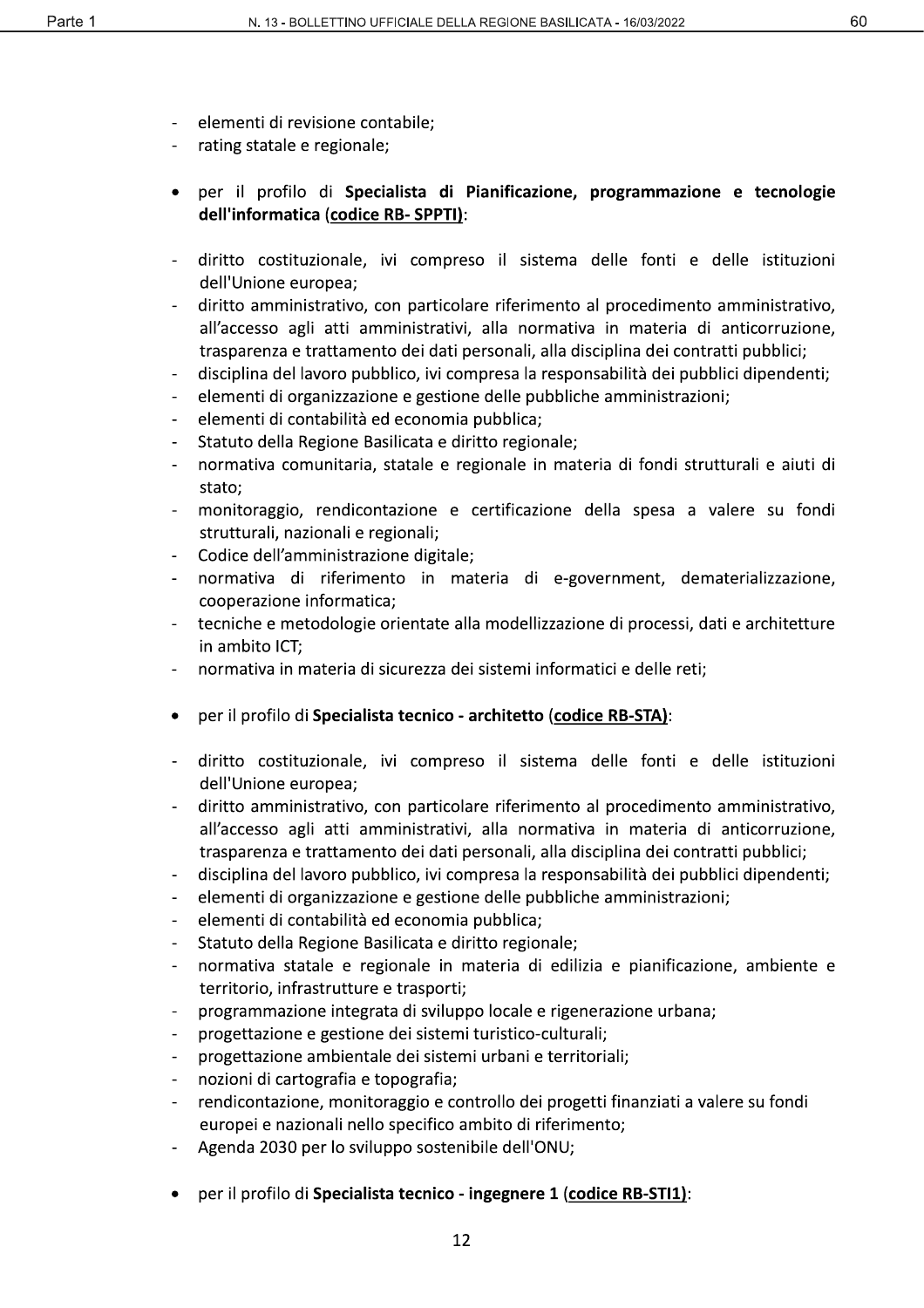- diritto costituzionale, ivi compreso il sistema delle fonti e delle istituzioni dell'Unione europea;
- diritto amministrativo, con particolare riferimento al procedimento amministrativo, all'accesso agli atti amministrativi, alla normativa in materia di anticorruzione, trasparenza e trattamento dei dati personali, alla disciplina dei contratti pubblici;
- disciplina del lavoro pubblico, ivi compresa la responsabilità dei pubblici dipendenti;
- elementi di organizzazione e gestione delle pubbliche amministrazioni;
- elementi di contabilità ed economia pubblica;  $\overline{\phantom{a}}$
- Statuto della Regione Basilicata e diritto regionale;
- normativa statale e regionale in materia di edilizia e urbanistica, difesa del suolo e tutela del territorio:
- normativa statale e regionale in materia di prevenzione e gestione del rischio idrogeologico;
- progettazione e rappresentazione della sicurezza territoriale;
- prevenzione dell'inquinamento nelle varie matrici ambientali (aria, acqua, suolo);
- bonifica, ripristino e riqualificazione dei siti contaminati;
- nozioni di cartografia e topografia;
- rendicontazione, monitoraggio e controllo dei progetti finanziati a valere su fondi europei e nazionali nello specifico ambito di riferimento;
- Agenda 2030 per lo sviluppo sostenibile dell'ONU;
- per il profilo di Specialista tecnico biologo/chimico (codice RB-STBC):
- diritto costituzionale, ivi compreso il sistema delle fonti e delle istituzioni dell'Unione europea;
- diritto amministrativo, con particolare riferimento al procedimento amministrativo, all'accesso agli atti amministrativi, alla normativa in materia di anticorruzione, trasparenza e trattamento dei dati personali, alla disciplina dei contratti pubblici;
- disciplina del lavoro pubblico, ivi compresa la responsabilità dei pubblici dipendenti;  $\overline{a}$
- elementi di organizzazione e gestione delle pubbliche amministrazioni;
- elementi di contabilità ed economia pubblica;  $\overline{a}$
- Statuto della Regione Basilicata e diritto regionale;
- fondamenti di legislazione ambientale, con particolare riferimento alla protezione dell'ambiente;
- conservazione e gestione della fauna, della vegetazione e del paesaggio;
- ecologia del paesaggio;  $\frac{1}{2}$
- ecologia agraria e sistemi colturali;
- biodiversità marina e terreste;  $\overline{a}$
- biosensori e metodi bio analitici avanzati;
- cartografia tematica e GIS;
- per il profilo di Specialista tecnico ingegnere 2 (codice RB-STI2):  $\bullet$
- diritto costituzionale, ivi compreso il sistema delle fonti e delle istituzioni dell'Unione europea;
- diritto amministrativo, con particolare riferimento al procedimento amministrativo, all'accesso agli atti amministrativi, alla normativa in materia di anticorruzione, trasparenza e trattamento dei dati personali, alla disciplina dei contratti pubblici;
- disciplina del lavoro pubblico, ivi compresa la responsabilità dei pubblici dipendenti;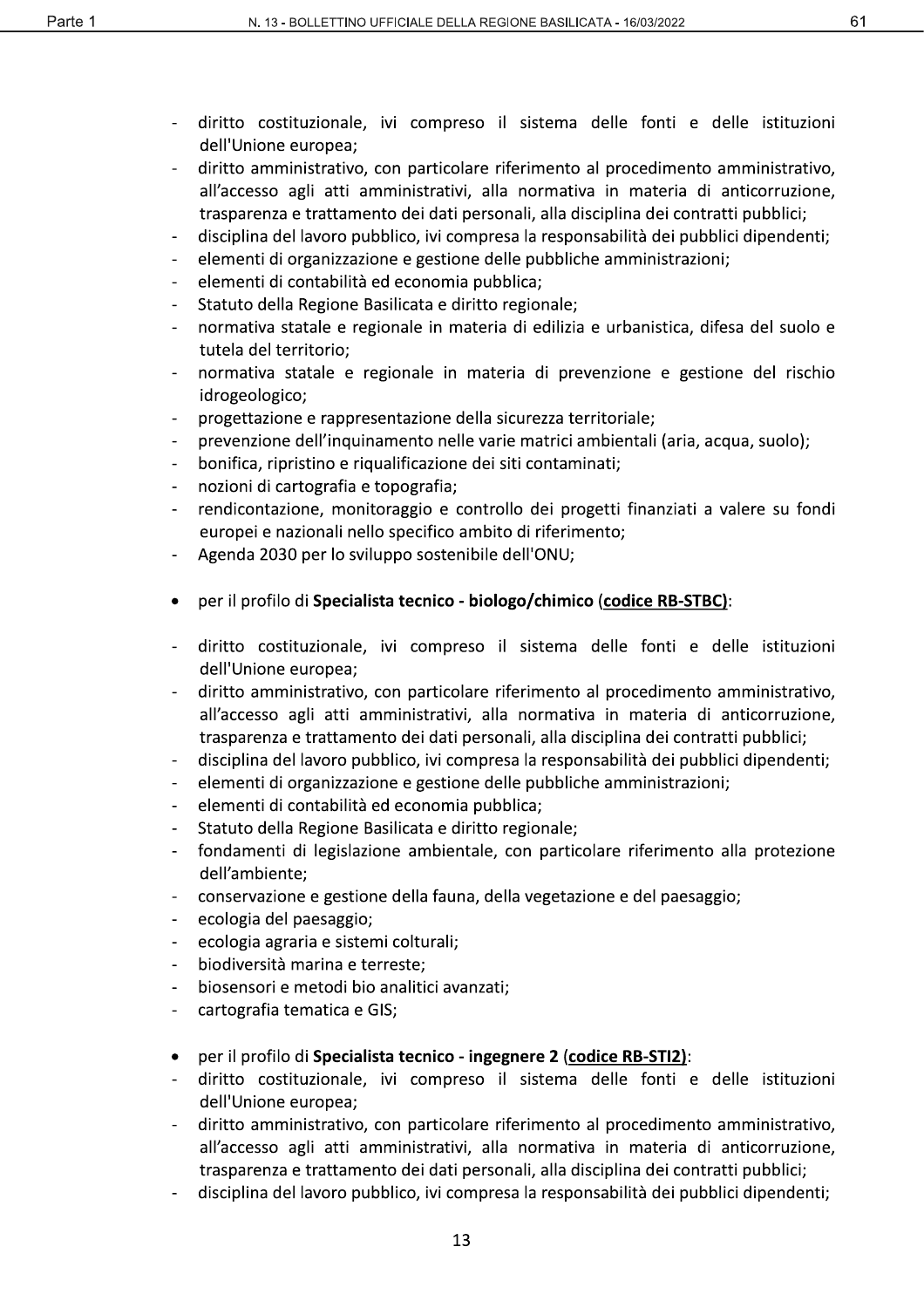- elementi di organizzazione e gestione delle pubbliche amministrazioni;  $\blacksquare$
- $\mathbf{r}$ elementi di contabilità ed economia pubblica;
- Statuto della Regione Basilicata e diritto regionale;  $\overline{a}$
- normativa statale e regionale in materia di edilizia e urbanistica, difesa del suolo e tutela del territorio:
- normativa in materia di organizzazione e funzionamento della protezione civile;
- normativa statale e regionale in materia di demanio;
- normativa in materia di occupazione ed espropriazione per pubblica utilità;  $\mathbb{L}$
- nozioni di estimo, catasto e topografia;
- normativa sulla tutela della salute e della sicurezza sui luoghi di lavoro;
- rendicontazione, monitoraggio e controllo dei progetti finanziati a valere su fondi europei e nazionali nello specifico ambito di riferimento;
- per il profilo di Specialista tecnico geologo (codice RB -STG):
- diritto costituzionale, ivi compreso il sistema delle fonti e delle istituzioni dell'Unione europea:
- diritto amministrativo, con particolare riferimento al procedimento amministrativo, all'accesso agli atti amministrativi, alla normativa in materia di anticorruzione, trasparenza e trattamento dei dati personali, alla disciplina dei contratti pubblici;
- disciplina del lavoro pubblico, ivi compresa la responsabilità dei pubblici dipendenti;  $\blacksquare$
- $\overline{a}$ elementi di organizzazione e gestione delle pubbliche amministrazioni;
- elementi di contabilità ed economia pubblica;
- Statuto della Regione Basilicata e diritto regionale;
- normativa statale e regionale in materia di difesa del suolo e tutela del territorio;
- normativa statale e regionale in materia di prevenzione e gestione del rischio  $\overline{\phantom{a}}$ idrogeologico;
- elementi geologici per valutazione impatto ambientale e per autorizzazione integrata ambientale;
- nozioni di cartografia e topografia;
- geomorfologia e GIS.

A ciascuna risposta è attribuito il seguente punteggio:

- risposta esatta: +0,75 punti;
- mancata risposta: 0 punti;
- risposta errata: -0,25 punti.

B) una parte composta da n. 8 (otto) quesiti situazionali relativi a problematiche organizzative e gestionali ricadenti nell'ambito degli studi sul comportamento organizzativo. I quesiti descriveranno situazioni concrete di lavoro, rispetto alle quali si intende valutare la capacità di giudizio dei candidati, chiedendo loro di decidere, tra alternative predefinite di possibili corsi d'azione, quale ritengano più adeguata.

A ciascuna risposta è attribuito in funzione del livello di efficacia il seguente punteggio:

- risposta più efficace: +0,75 punti;
- risposta neutra: +0,375 punti;
- risposta meno efficace: 0 punti.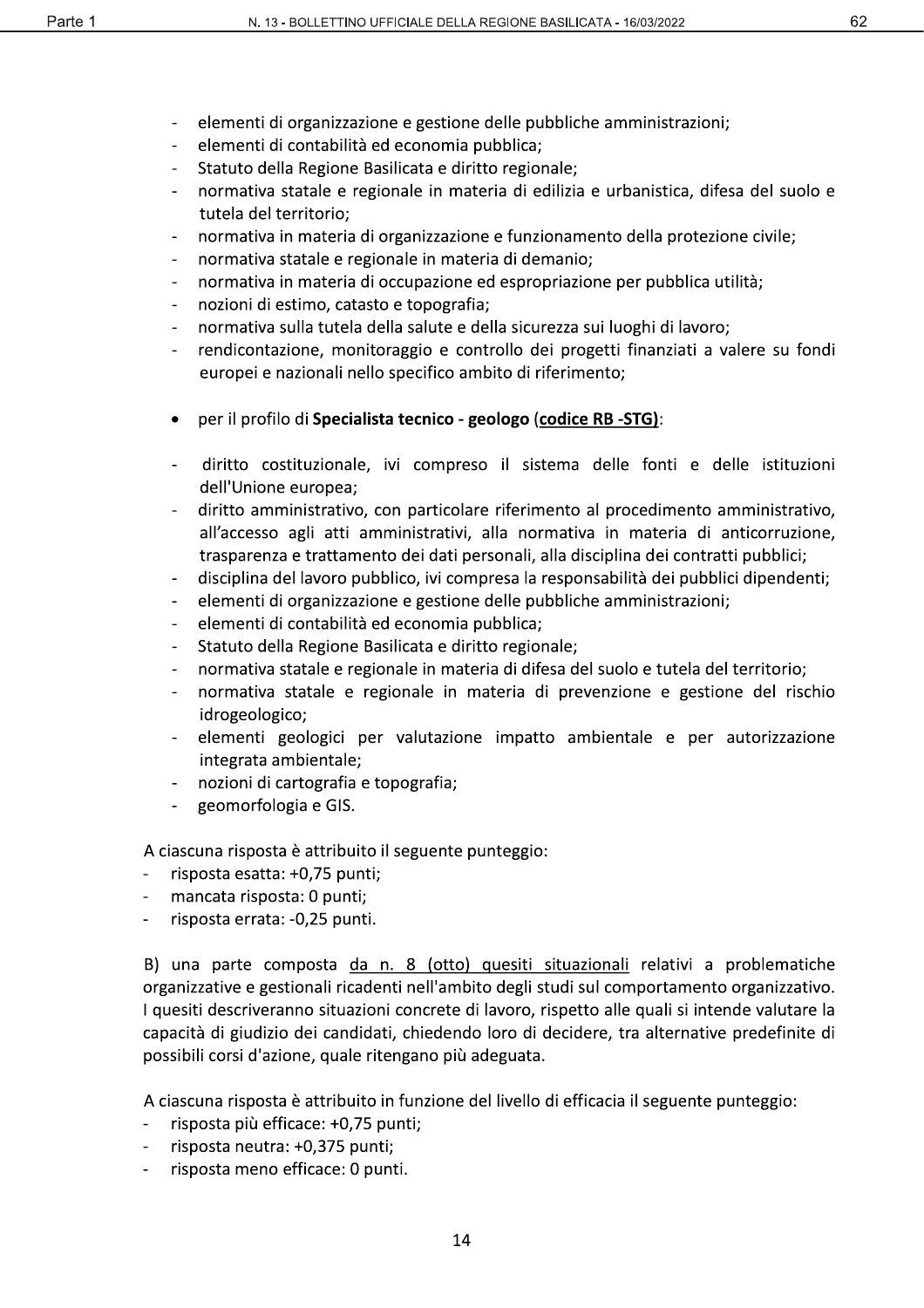- 5. La prova scritta si intende superata con una votazione minima complessiva di 21/30 (ventuno/trentesimi).
- 6. La prova si svolgerà esclusivamente mediante l'utilizzo di strumenti informatici e piattaforme digitali ed eventualmente con più sessioni consecutive non contestuali, assicurando comunque la trasparenza e l'omogeneità delle prove somministrate in modo da garantire il medesimo grado di selettività tra tutti i partecipanti.
- 7. Il diario della prova, con l'indicazione della sede, del giorno e dell'ora in cui si svolgerà nonché le misure per la tutela della salute pubblica a fronte della situazione epidemiologica da COVID-19 saranno pubblicate nel Bollettino Ufficiale della Regione Basilicata, nel sito istituzionale della Regione Basilicata https://www.regione.basilicata.it e nel sito del Formez PA http://riqualificazione.formez.it almeno 15 giorni prima della data di svolgimento. Tale pubblicazione avrà valore di notifica a tutti gli effetti, senza necessità di inviare lettere di convocazione, messaggi e-mail o di posta elettronica certificata.
- 8. I candidati che hanno presentato regolare domanda di partecipazione e che non hanno ricevuto comunicazione di esclusione dalla procedura sono da considerarsi ammessi con riserva di accertamento dei requisiti di ammissione e devono quindi presentarsi a sostenere la prova d'esame con un valido documento di riconoscimento, il codice fiscale e la ricevuta rilasciata dal sistema informatico "Step-One 2019" al momento della compilazione on line della domanda, nel pieno rispetto delle misure di contrasto alla pandemia e di prevenzione del contagio da COVID-19.
- 9. L'assenza dalla sede di svolgimento della prova nella data e nell'ora stabilita, per qualsiasi causa, anche se dovuta a forza maggiore, e la violazione delle misure per la tutela della salute pubblica a fronte della situazione epidemiologica di cui al precedente comma 7, comporta l'esclusione dal concorso.
- 10. Non sarà prevista la pubblicazione della banca dati dei quesiti relativi alla prova scritta prima dello svolgimento della stessa.
- 11. Eventuali indicazioni specifiche in ordine alle modalità di svolgimento delle prove sono fissate dalla Commissione esaminatrice e comunicate mediante pubblicazione di un avviso sul sito istituzionale dell'Amministrazione https://www.regione.basilicata.it e sul sito del Formez PA http://riqualificazione.formez.it.
- 12. I candidati ammessi a sostenere la prova scritta hanno a disposizione una postazione informatica. Al termine del tempo previsto per la prova il sistema interrompe la procedura ed acquisisce definitivamente le risposte fornite dal candidato fino a quel momento, fermo restando che, fino all'acquisizione definitiva, il candidato può correggere le risposte già date.
- 13. Durante la prova i candidati non possono introdurre nella sede di esame carta da scrivere, pubblicazioni, raccolte normative, vocabolari, testi, appunti di qualsiasi natura e telefoni cellulari o altri dispositivi mobili idonei alla memorizzazione o trasmissione dati o allo svolgimento di calcoli matematici, né possono comunicare tra loro. In caso di violazione di tali disposizioni la Commissione esaminatrice dispone l'immediata esclusione dal concorso.

# Articolo 6 - Correzione, abbinamento e superamento della prova

- 1. La prova d'esame è realizzata in forma anonima, con l'utilizzo di strumenti digitali. La Regione Basilicata, avvalendosi del supporto tecnico di Formez PA, ricorrerà all'uso di sistemi informatizzati per la costruzione, il sorteggio e la correzione della prova.
- 2. La correzione degli elaborati, da parte della Commissione esaminatrice incaricata, avverrà con modalità che assicurino l'anonimato del candidato, utilizzando strumenti digitali. La correzione avverrà tenendo conto dei criteri di valutazione stabiliti, in conformità a quanto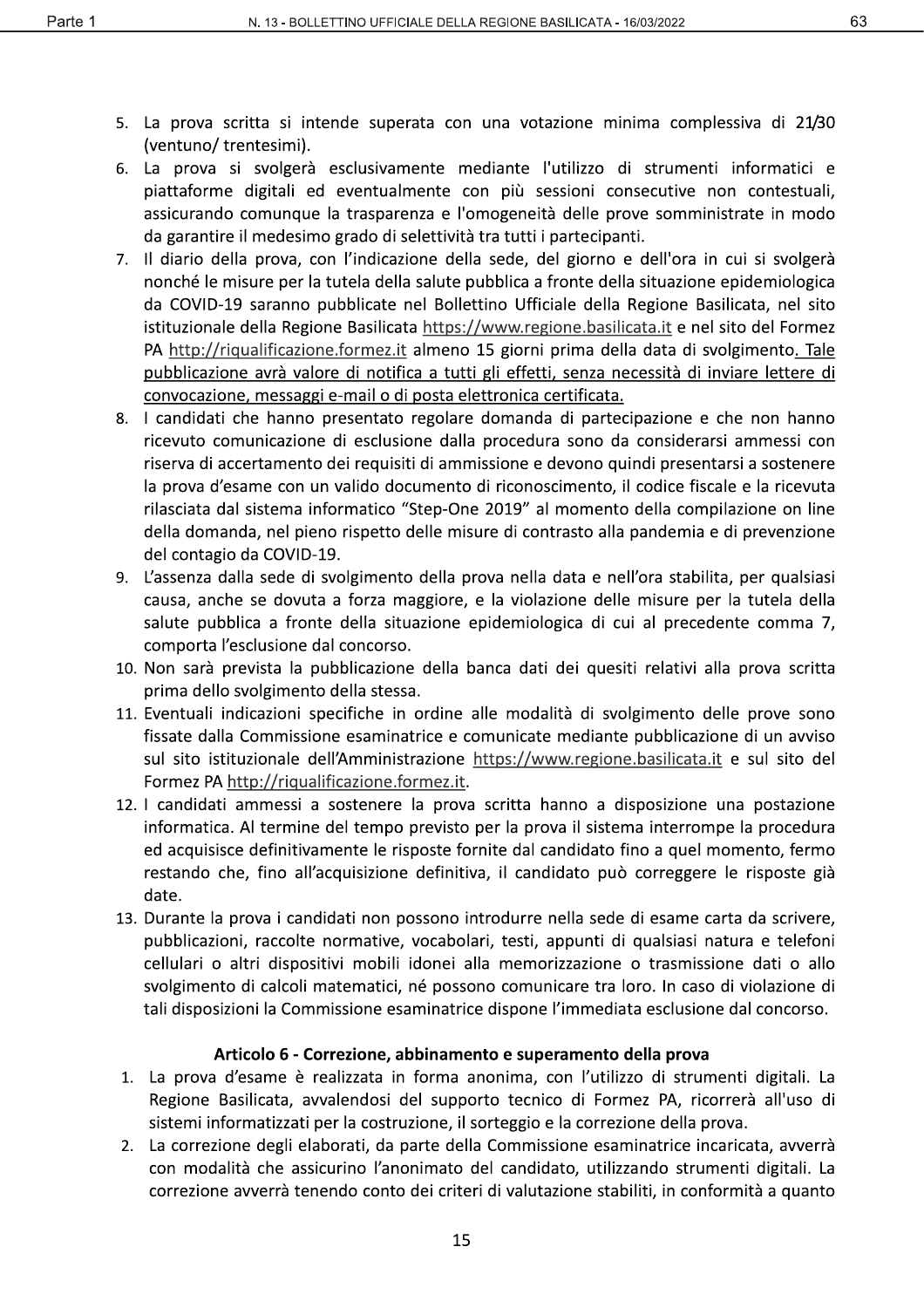previsto dalla normativa vigente. Una volta terminate tutte le correzioni degli elaborati dei candidati e attribuite le relative valutazioni, si procederà con le operazioni di scioglimento dell'anonimato che saranno svolte con modalità digitali.

3. Al termine delle operazioni di correzione delle prove, la Commissione redige l'elenco dei candidati ammessi - con riserva - alla valutazione dei titoli: tale elenco viene reso noto mediante pubblicazione nel sito internet di Formez PA http://riqualificazione.formez.it con valore di notifica a tutti gli effetti di legge. Dell'avvenuta pubblicazione è data altresì notizia nel sito istituzionale della Regione Basilicata https://www.regione.basilicata.it.

#### Articolo 7 - Valutazione dei titoli

- 1. La valutazione dei titoli è effettuata dalla Commissione esaminatrice dopo lo svolgimento della prova d'esame nei confronti dei candidati che hanno superato la stessa. Resta fermo che i titoli non espressamente dichiarati nella domanda di ammissione al concorso o non correttamente inseriti nella stessa non sono presi in considerazione.
- 2. I titoli di cui il candidato richiede la valutazione devono essere posseduti alla data di scadenza del termine di presentazione della domanda di cui al presente bando. I titoli in lingua straniera devono essere accompagnati dalla traduzione in italiano, compresi i titoli di studio conseguiti all'estero se riconosciuti equipollenti/equivalenti da parte dell'autorità competente.
- 3. I titoli valutabili ai fini della stesura della graduatoria di merito non potranno superare il valore massimo complessivo di 10 (dieci) punti.
- 4. La Commissione verifica la corretta attribuzione dei punteggi relativi ai titoli che i candidati hanno autocertificato, secondo i seguenti criteri di calcolo:

# A) Voto di laurea (fino a un massimo di punti 2):

Con riferimento al titolo di studio indicato nella domanda di ammissione al concorso dal candidato come requisito ai fini della partecipazione, verrà attribuito il seguente punteggio a seconda della votazione conseguita:

- da 67/110 a 75/110 o equivalente punti 0,20;
- da 76/110 a 84/110 o equivalente punti 0,40;  $\Box$
- da 85/110 a 89/110 o equivalente punti 0,60;
- da 90/110 a 94/110 o equivalente punti 0,80;
- da 95/110 a 99/110 o equivalente punti 1,00;
- da 100/110 a 103/110 o equivalente punti 1,20;
- da 104/110 a 106/110 o equivalente punti 1,40;  $\mathbf{r}$
- da 107/110 a 109/110 o equivalente punti 1,60;
- 110/110 e 110/110 e Lode o equivalente punti 2,00.  $\overline{a}$

# B) Titoli ulteriori rispetto a quello previsto come requisito per l'ammissione (fino a un massimo di punti 8):

- 0,50 punti per laurea specialistica e magistrale (LS e LM) che sia il proseguimento della laurea di primo livello (L) indicata quale requisito ai fini della partecipazione ovvero per diploma di laurea (DL), laurea specialistica (LS) o laurea magistrale (LM) anche nel caso in cui il titolo sia stato utilizzato come requisito ai fini dell'ammissione al concorso;
- 0,25 punti per laurea di primo livello (L) ulteriore rispetto al titolo di studio utilizzato per l'ammissione al concorso ed a prescindere dal punteggio riportato; sono escluse le lauree (L) propedeutiche alla laurea specialistica o laurea magistrale utilizzata per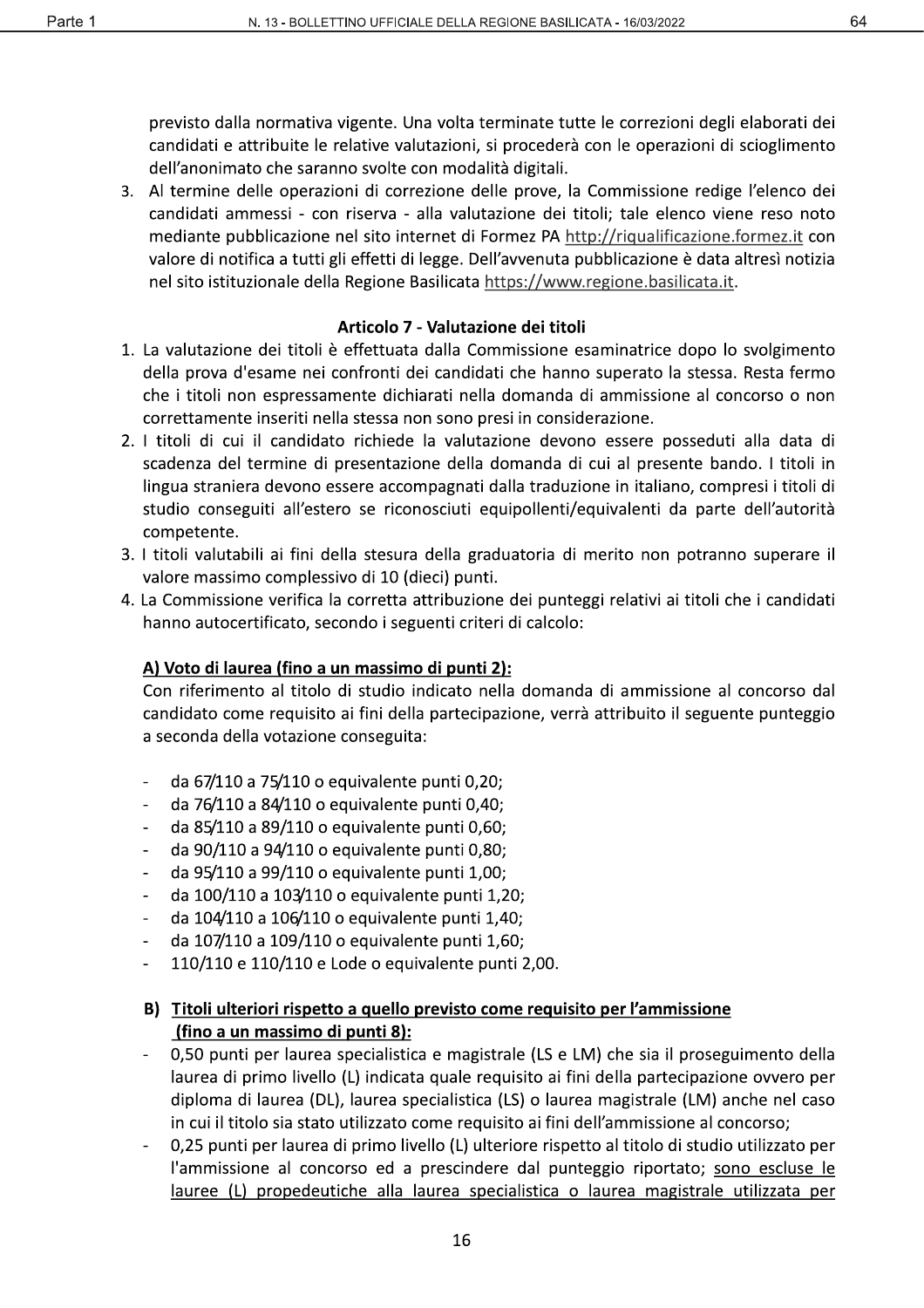#### l'ammissione al concorso;

- 0,50 punti per diploma di laurea (DL), laurea specialistica (LS) o laurea magistrale (LM) ulteriore rispetto al titolo di studio utilizzato per l'ammissione al concorso ed a prescindere dal punteggio riportato;
- 0.75 punti per master universitario di primo livello della durata di almeno un anno accademico e con l'acquisizione di almeno 60 crediti formativi universitari - se coerente con il profilo per il quale si concorre;
- 1,25 punti per master universitario di secondo livello della durata di almeno un anno accademico e con l'acquisizione di almeno 60 crediti formativi universitari - se coerente con il profilo per il quale si concorre;
- 1,75 punti per diploma di specializzazione "post lauream" se coerente con il profilo per il quale si concorre;
- 2,00 punti per dottorato ricerca se coerente con il profilo per il quale si concorre;
- 1,00 punti per abilitazione professionale solo se attinente al profilo per il quale si concorre.

#### Sarà valutato un solo titolo per ogni voce del su indicato elenco.

I titoli di cui al presente articolo sono valutabili esclusivamente se conseguiti o svolti presso le Istituzioni universitarie pubbliche, le Università non statali legalmente riconosciute, nonché le Istituzioni formative pubbliche o private, autorizzate e o accreditate dal Ministero dell'istruzione, università e ricerca, costituite anche in consorzio, fermo restando quanto previsto dall'articolo 38 del predetto decreto legislativo n. 165 del 2001 e s.m.i.

Le abilitazioni professionali sono valutate esclusivamente se conseguite a seguito di effettivo superamento di un esame di abilitazione di Stato.

#### Articolo 8 - Formazione ed approvazione della graduatoria

- 1. La Commissione esaminatrice stilerà la graduatoria di merito sulla base dei singoli punteggi conseguiti nella prova d'esame e nella valutazione dei titoli di studio. La graduatoria di merito sarà espressa in quarantesimi.
- 2. Nella formazione della graduatoria, a parità di merito, ai sensi dell'articolo 5 del decreto del Presidente della Repubblica 9 maggio 1994, n. 487, sono preferiti:
	- gli insigniti di medaglia al valor militare;
	- $\mathbb{R}^{\mathbb{Z}}$ i mutilati ed invalidi di guerra ex combattenti;
	- i mutilati ed invalidi per fatto di guerra;  $\omega_{\rm c}$
	- i mutilati ed invalidi per servizio nel settore pubblico e privato;
	- gli orfani di guerra;  $\overline{a}$
	- gli orfani di caduti per fatto di guerra;  $\blacksquare$
	- gli orfani di caduti per servizio nel settore pubblico e privato;
	- i feriti in combattimento;  $\blacksquare$
	- gli insigniti di croce di guerra o di altra attestazione speciale di merito di guerra nonché i  $\equiv$ capi di famiglia numerosa;
	- i figli dei mutilati e degli invalidi di guerra ex combattenti;
	- i figli dei mutilati e degli invalidi per fatto di guerra;
	- i figli dei mutilati e degli invalidi per servizio nel settore pubblico e privato;  $\Box$
	- i genitori vedovi non risposati, i coniugi non risposati e le sorelle ed i fratelli vedovi o non sposati dei caduti di guerra;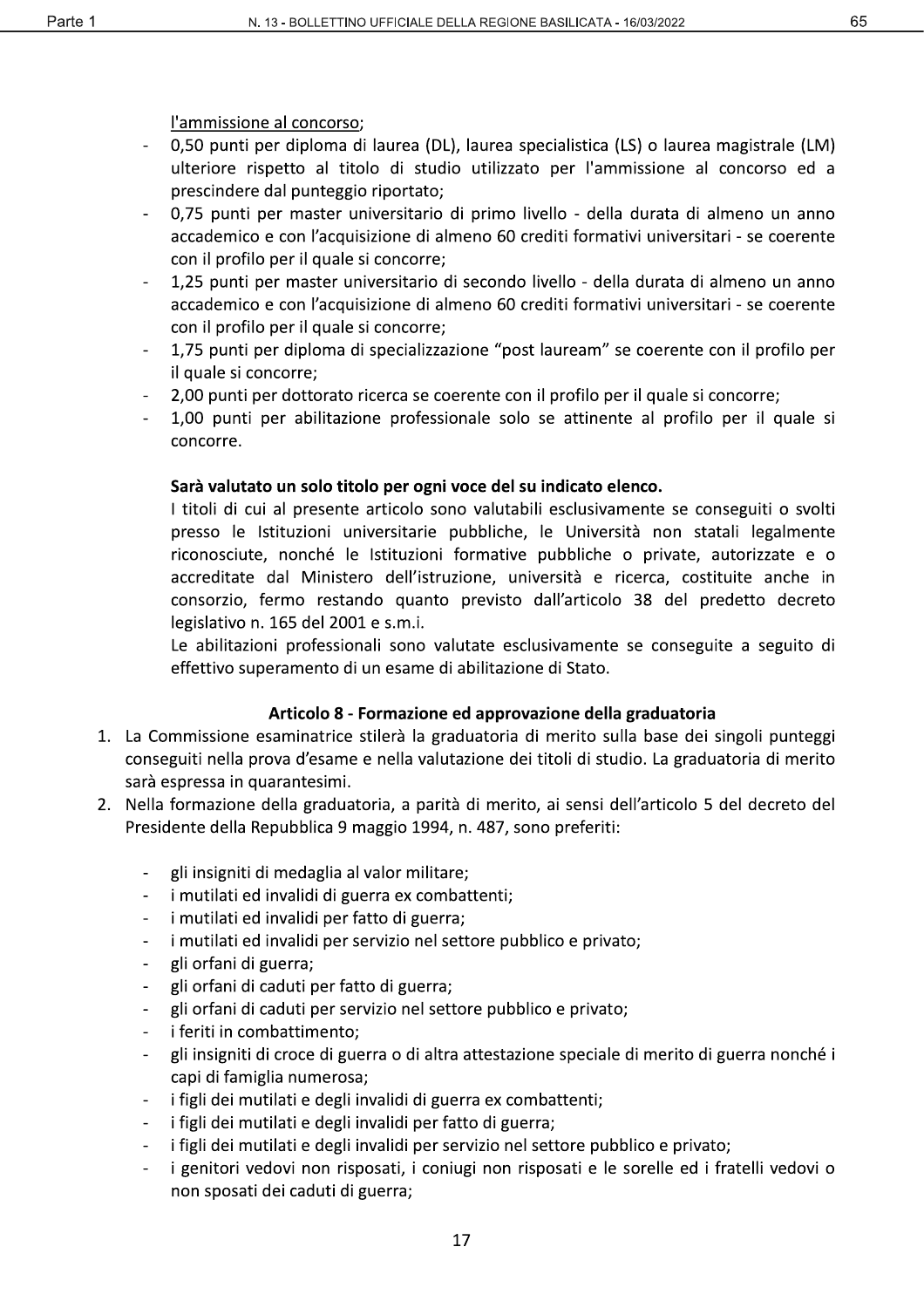- 66
- i genitori vedovi non risposati, i coniugi non risposati e le sorelle ed i fratelli vedovi non  $\blacksquare$ sposati dei caduti per fatto di guerra;
- i genitori vedovi non risposati, i coniugi non risposati e le sorelle ed i fratelli vedovi o  $\omega$  . non sposati dei caduti per servizio nel settore pubblico o privato;
- coloro che abbiano prestato servizio militare come combattenti;
- coloro che abbiano prestato lodevole servizio a qualunque titolo, per non meno di un anno, nell'Amministrazione che ha indetto il concorso;
- i coniugati ed i non coniugati con riguardo al numero dei figli a carico (si considerano a  $\overline{\phantom{a}}$ carico i figli anche se non conviventi e indipendentemente dall'età, purché abbiano un reddito non superiore a quello previsto ai fini del carico fiscale);
- gli invalidi e i mutilati civili;
- i militari volontari delle forze armate congedati senza demerito al termine della ferma o rafferma.

Costituiscono, altresì, titoli di preferenza a parità di merito:

- aver prestato, ai sensi dell'art. 18 del decreto legge 22 marzo 2021, n. 41, convertito con modificazioni dalla legge 21 maggio 2021, n. 69, attività di assistenza tecnica presso le sedi territoriali delle Regioni e delle Province autonome e nel rispetto delle convenzioni sottoscritte tra ANPAL Servizi S.p.A. e le singole amministrazioni regionali e provinciali autonome, con incarichi di collaborazione conferiti da ANPAL Servizi S.p.A. ed attuativi delle disposizioni di cui al comma 3 dell'articolo 12 del decreto legge 28 gennaio 2019, n. 4, convertito con modificazioni dalla legge 28 marzo 2019, n. 26;
- avere svolto, con esito positivo, l'ulteriore periodo di perfezionamento presso l'Ufficio per il processo ai sensi dell'articolo 50 del decreto legge 24 giugno 2014, n. 90, convertito, con modificazioni, dalla legge 11 agosto 2014, n. 114 e successivamente così sostituito dall'art. 21 ter, comma 1, del decreto legge 27 giugno 2015, n. 83, convertito con modificazioni dalla legge 6 agosto 2015, n. 132, che ha sostituito l'originario comma 1 bis con gli attuali commi 1 bis, 1 ter, 1 quater e 1 quinquies;
- avere completato, con esito positivo, il tirocinio formativo presso gli Uffici giudiziari ai sensi dell'articolo 50 del decreto legge 24 giugno 2014, n. 90, convertito, con modificazioni, dalla legge 11 agosto 2014, n. 114 e successivamente così sostituito dall'art. 21 ter, comma 1, del decreto legge 27 giugno 2015, n. 83, convertito con modificazioni dalla legge 6 agosto 2015, n. 132, che ha sostituito l'originario comma 1 bis con gli attuali commi 1 bis, 1 ter, 1 quater e 1 quinquies.

A parità di merito e di titoli ai sensi dell'articolo 5 del decreto del Presidente della Repubblica 9 maggio 1994, n. 487, la preferenza è determinata:

- dal numero dei figli a carico, indipendentemente dal fatto che il candidato sia coniugato o meno (cfr. co.2, lett. r);
- dall'aver prestato lodevole servizio nelle amministrazioni pubbliche.

Se a conclusione delle operazioni di valutazione dei titoli preferenziali due o più candidati si collocano in pari posizione, è preferito il candidato più giovane di età ai sensi dell'articolo 2, comma 9, della legge 16 giugno 1998, n. 191, che ha modificato l'articolo 3, comma 7, della legge 15 maggio 1997, n. 127.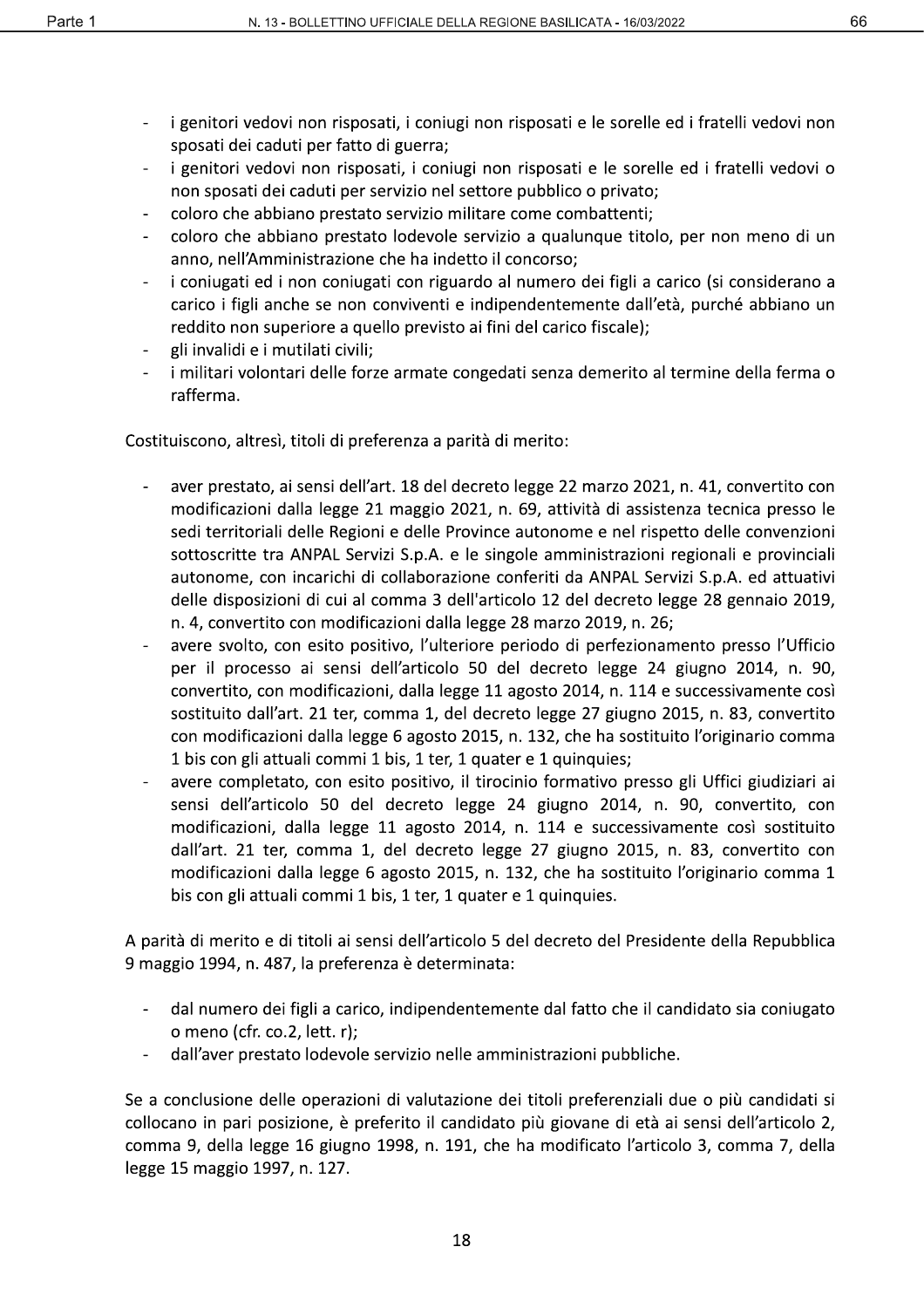- 3. Ai sensi degli articoli 678 e 1014 del decreto legislativo 15 marzo 2010, n. 66 e successive modificazioni, fermi restando i diritti dei soggetti aventi titolo all'assunzione ai sensi della legge 12 marzo 1999, n. 68, e tenuto conto dei limiti previsti dall'articolo 5, primo comma, del decreto del Presidente della Repubblica 10 gennaio 1957, n. 3 e successive modificazioni, è riservato il trenta per cento dei posti ai volontari in ferma breve e ferma prefissata delle Forze armate congedati senza demerito ovvero durante il periodo di rafferma, ai volontari in servizio permanente, nonché agli ufficiali di complemento in ferma biennale e agli ufficiali in ferma prefissata che hanno completato senza demerito la ferma contratta, ove in possesso dei requisiti previsti dal bando. Se le riserve di cui al presente comma non possono operare integralmente o parzialmente, perché danno luogo a frazioni di posto, tali frazioni saranno utilizzate nei casi in cui si procederà a ulteriori assunzioni attingendo alla graduatoria degli idonei.
- 4. Nel caso in cui non ci siano candidati che abbiano titolo ad usufruire della suddetta riserva, l'amministrazione procederà all'assunzione, ai sensi e nei limiti della normativa vigente, secondo l'ordine della graduatoria finale che verrà approvata.
- 5. I concorrenti che hanno superato la prova d'esame e che intendano far valere i titoli di preferenza, precedenza o riserva previsti dalla legge, già dichiarati in domanda e posseduti alla data di scadenza del bando, dovranno far pervenire all'indirizzo protocollo@pec.formez.it, entro il termine perentorio di 15 giorni decorrenti dal giorno successivo a quello di pubblicazione degli esiti della prova scritta, la documentazione relativa al possesso dei titoli di preferenza e/o riserva. La mancata presentazione nel termine come sopra stabilito dei documenti comprovanti il possesso dei titoli di preferenza e/o riserva comporta l'esclusione dai benefici derivanti dai titoli stessi. Farà fede la data di arrivo all'indirizzo protocollo@pec.formez.it.
- 6. In esito agli adempimenti indicati nei commi precedenti, la Commissione esaminatrice stila la graduatoria finale da trasmettere all'Ufficio Risorse umane e Organizzazione della Regione Basilicata. Nel caso in cui le dichiarazioni non risultassero veritiere, si applicheranno le disposizioni già richiamate all'articolo 2, comma 2, del presente bando.
- 7. Con determinazione dell'Ufficio Risorse Umane e Organizzazione, pubblicata nel sito istituzionale della Regione Basilicata, si procederà all'approvazione della predetta graduatoria finale e alla nomina dei vincitori tra coloro che si collocheranno fino all'esaurimento dei posti messi a bando. L'efficacia della graduatoria è determinata ai sensi dell'art. 20, comma 10, della legge regionale 2 marzo 1996, n. 12 e successive modificazioni.

#### Articolo 9 - Assunzione in servizio

- 1. L'assunzione dei candidati dichiarati vincitori è subordinata alle disposizioni in materia di reclutamento del personale ed al rispetto dei vincoli finanziari e di bilancio vigenti al momento dell'assunzione medesima, nonché alle effettive disponibilità finanziarie della Regione Basilicata negli esercizi di riferimento.
- 2. L'assunzione avverrà in coerenza con la programmazione annuale delle assunzioni prevista dal Piano triennale dei fabbisogni di personale della Regione Basilicata (PTFP) per il triennio 2021 -2023, di cui alla deliberazione di Giunta regionale n. 721 del 17 settembre 2021 e successive revisioni annuali.
- 3. I candidati dichiarati vincitori, a seguito di provvedimento dell'Amministrazione di autorizzazione all'assunzione, verranno invitati con apposita comunicazione, inoltrata a mezzo PEC, all'indirizzo di posta elettronica certificata indicato nella domanda di partecipazione, per la stipula del contratto individuale di lavoro.

67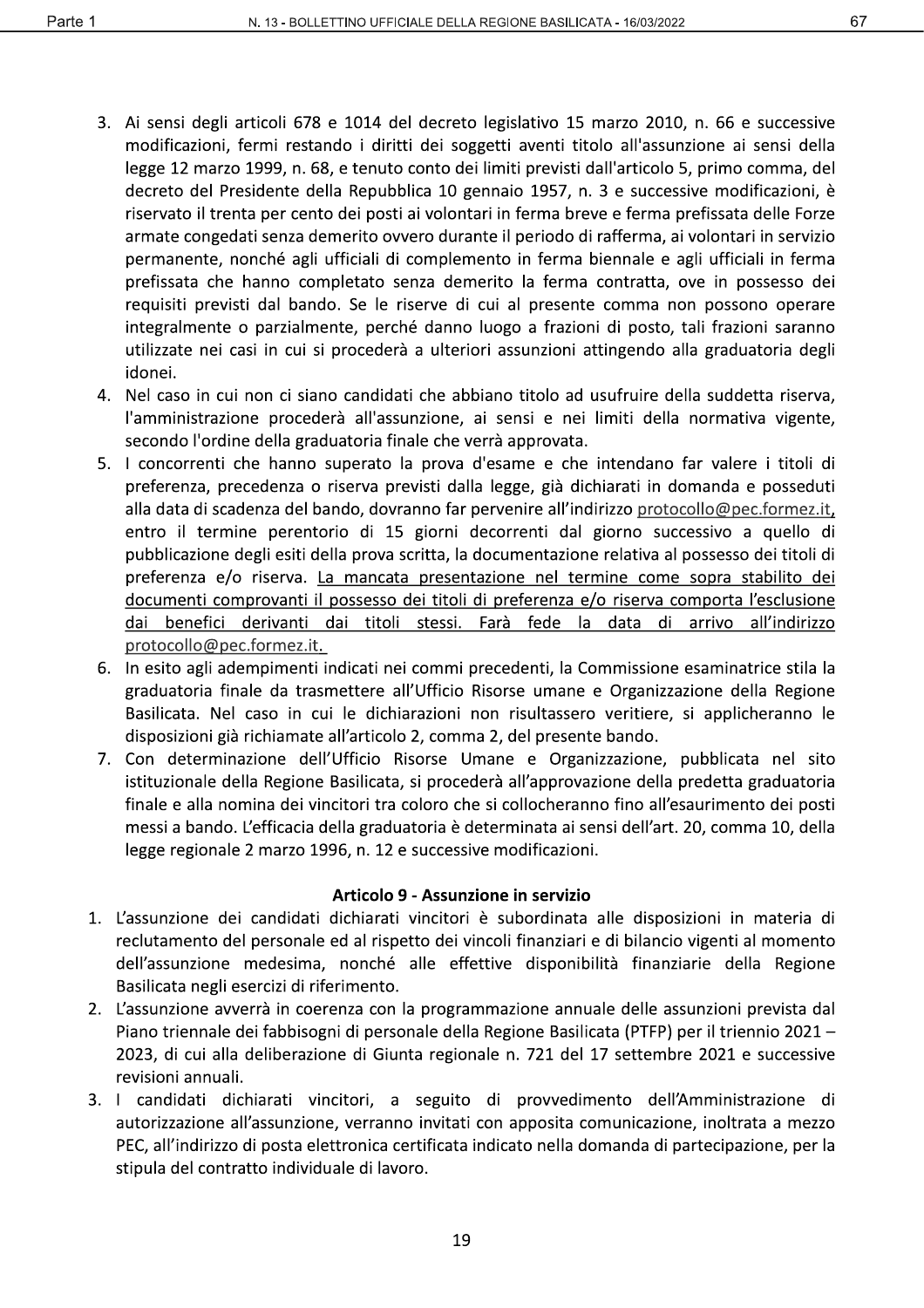- 4. Il candidato dichiarato vincitore che non ottemperi alla convocazione per la stipula del contratto individuale di lavoro o che non assuma servizio entro il termine stabilito decadrà dall'assunzione.
- 5. Il rapporto di lavoro sarà costituito e regolato da un contratto individuale redatto in forma scritta conformemente alle norme previste dal vigente C.C.N.L. - Comparto Funzioni locali.
- 6. Entro il termine indicato dall'Amministrazione il candidato vincitore dovrà dichiarare di non avere altri rapporti di impiego pubblico o privato, presentando, in caso contrario, la dichiarazione di opzione per la Regione Basilicata e di non trovarsi in nessuna delle situazioni di incompatibilità di cui all'articolo 53 del decreto legislativo n. 165/2001 e s.m.i.
- 7. I candidati vincitori saranno soggetti ad un periodo di prova pari a sei mesi di servizio effettivamente prestato, secondo quanto previsto dal vigente C.C.N.L. - Comparto Funzioni locali.
- 8. L'assunzione determina l'obbligo a permanere presso la Regione Basilicata per un periodo non inferiore a cinque anni ai sensi della normativa vigente in materia.
- 9. Resta ferma la facoltà dell'Amministrazione di disporre, con provvedimento motivato ed in qualsiasi momento della procedura concorsuale, l'esclusione dal concorso, per difetto dei prescritti requisiti, per la mancata o incompleta presentazione della documentazione prevista o in esito alle verifiche richieste dalla medesima procedura concorsuale.
- 10. L'Amministrazione si riserva analoga facoltà, disponendo di non procedere all'assunzione o di revocare la medesima, in caso di accertata mancanza, originaria o sopravvenuta, dei requisiti richiesti per la partecipazione al concorso.
- 11. Non si procederà all'instaurazione del rapporto di lavoro nei confronti dei candidati che, al momento dell'assunzione, abbiano superato il limite di età previsto dalla vigente normativa in materia pensionistica.

#### Art. 10 - Trattamento economico

- 1. Al profilo professionale in oggetto è assegnato lo stipendio tabellare previsto dal C.C.N.L. -Comparto Funzioni locali, relativo alla categoria D, posizione economica D1, la 13<sup>ª</sup> mensilità ed ogni altro eventuale emolumento previsto dal contratto di lavoro, o da disposizioni ad esso inerenti, nonché, se dovuto, l'assegno per il nucleo familiare. I predetti emolumenti sono soggetti alle ritenute erariali ed assistenziali nelle misure stabilite dalla legge.
- 2. Gli assunti saranno iscritti ai competenti istituti ai fini previdenziali ed assistenziali secondo gli obblighi di legge vigenti per i dipendenti del Comparto Funzioni locali.

#### Articolo 11 - Accesso agli atti

- 1. I candidati possono esercitare il diritto di accesso agli atti della procedura concorsuale, ai sensi delle vigenti disposizioni di legge e del "Regolamento per l'accesso ai documenti formati o detenuti da Formez PA e a quelli oggetto di pubblicazione" disponibile sul sito http://riqualificazione.formez.it, trasmettendo la richiesta all'indirizzo di posta elettronica certificata concorsi@pec.formez.it ed indicando nell'oggetto "Istanza di Accesso agli Atti Concorso ....". Ai candidati che sosterranno la prova scritta è consentito, mediante l'apposita procedura telematica "atti on line" disponibile sul sistema "StepOne 2019", accedere per via telematica agli atti concorsuali relativi ai propri elaborati.
- 2. Con la presentazione della domanda di partecipazione alla procedura concorsuale il candidato dichiara di essere consapevole che eventuali richieste di accesso agli atti da parte dei partecipanti saranno evase da Formez PA previa informativa ai titolari di tutti gli atti oggetto delle richieste e facenti parte del fascicolo concorsuale del candidato. A tal fine, i candidati, nel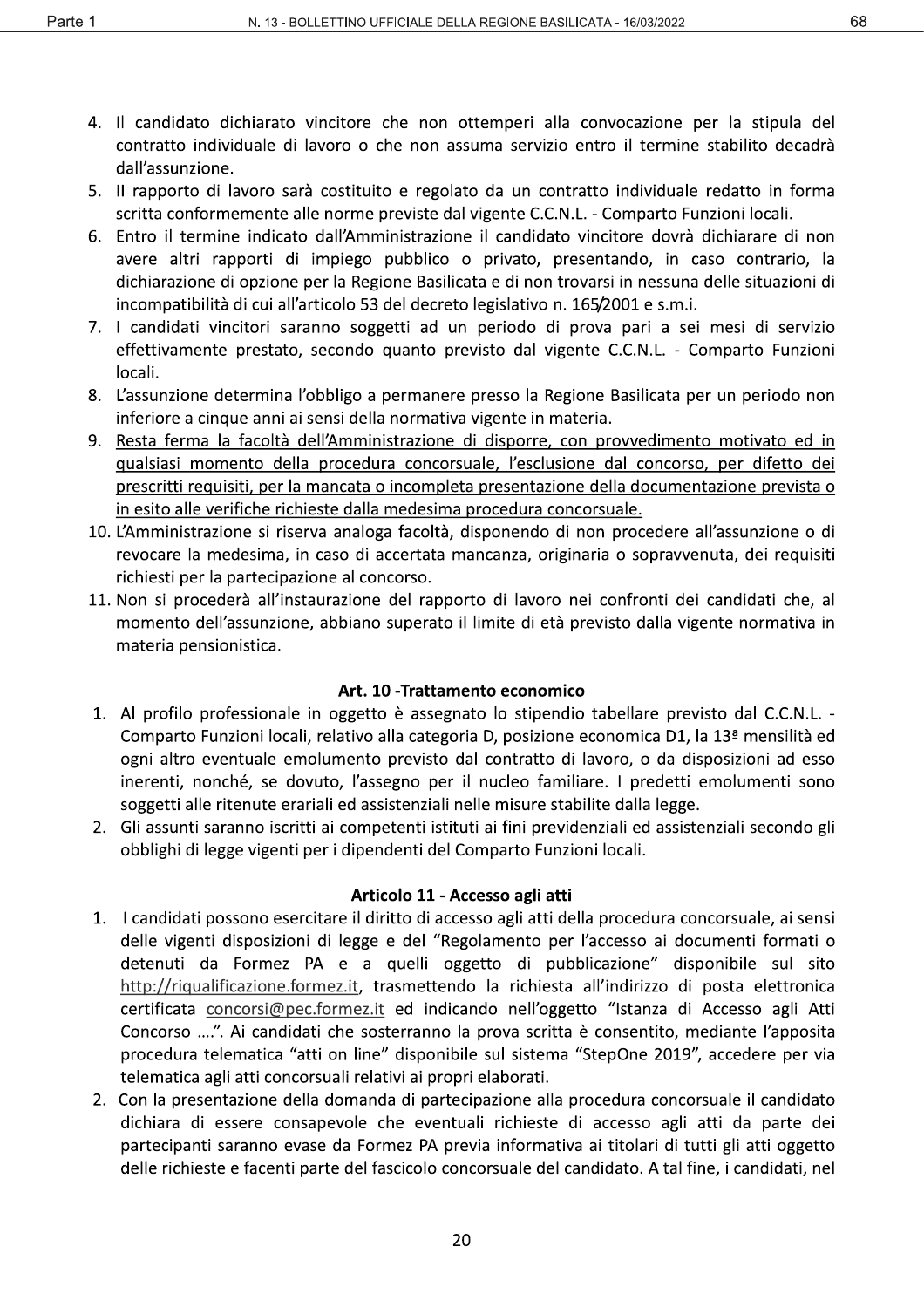caso di legittimo esercizio del diritto di accesso, autorizzano la visione e l'estrazione di copie degli atti inerenti alla procedura medesima.

- 3. Per le spese di segreteria e/o di riproduzione degli atti non consultabili on line con le proprie credenziali, i candidati sono tenuti a versare la quota prevista dal suddetto "Regolamento per l'accesso ai documenti formati o detenuti da Formez PA e a quelli oggetto di pubblicazione" disponibile sul sito http://riqualificazione.formez.it, secondo le modalità ivi previste. All'atto del versamento occorre indicare l'apposita causale. La ricevuta dell'avvenuto versamento deve essere esibita al momento della presentazione presso la sede Formez PA di Roma per la visione e riproduzione degli atti richiesti.
- 4. Il Responsabile Unico del Procedimento è il dirigente di Formez PA preposto all'Area Obiettivo RIPAM.

#### Art. 12 - Trattamento dei dati personali

- 1. Ai sensi dell'articolo 13 del Regolamento UE 2016/679 (GDPR), si informano i candidati alla presente procedura concorsuale per titoli ed esami che i dati raccolti saranno trattati esclusivamente per le finalità connesse all'espletamento della procedura stessa e per le successive attività inerenti all'eventuale procedimento di assunzione, nel rispetto della vigente normativa specifica e con l'impiego di misure di sicurezza atte a garantirne la riservatezza.
- 2. Gli stessi dati verranno raccolti sulla base del consenso espresso dal candidato all'atto della presentazione dell'istanza di partecipazione.
- 3. In relazione alle finalità descritte, il trattamento dei dati personali avviene mediante strumenti manuali, informatici e telematici con logiche strettamente correlate alle finalità sopra evidenziate e, comunque, in modo da garantire la sicurezza e la riservatezza dei dati stessi in conformità alle disposizioni previste dall'articolo 32 GDPR.
- 4. Il conferimento dei dati è obbligatorio e il rifiuto di fornire gli stessi comporta l'impossibilità di dar corso alla valutazione della domanda di partecipazione alla selezione.
- 5. Il trattamento dei dati verrà effettuato con procedure idonee a garantire la sicurezza e riservatezza dei dati da parte del Titolare del trattamento, del Designato al trattamento, nonché di tutti i soggetti preposti alla procedura di reclutamento - ivi compresa la Commissione esaminatrice - opportunamente autorizzati ed istruiti. I dati personali in questione sono trattati nel rispetto delle specifiche disposizioni di legge in materia e con l'impiego di misure di sicurezza idonee a garantire la riservatezza del soggetto interessato cui i dati si riferiscono.
- 6. Il Titolare del trattamento dei dati è la Regione Basilicata, con sede in Viale Vincenzo Verrastro, n. 4 - 85100 POTENZA, nella persona del Dirigente dell'Ufficio Risorse Umane e Organizzazione in qualità di Designato del trattamento ai sensi della D.G.R. n. 540 del 19 luglio 2021, al quale è possibile rivolgersi per esercitare i propri diritti e/o chiedere chiarimenti ai seguenti indirizzi:
	- e-mail ufficio.personale@regione.basilicata.it
	- PEC ufficio.risorse.umane@cert.regione.basilicata.it
- 7. Il Responsabile del trattamento è Formez PA, con sede legale e amministrativa in Viale Marx, n. 15 - 00137 ROMA, nella persona del Dirigente dell'Area Obiettivo RIPAM. Incaricati del trattamento sono le persone preposte alla procedura di selezione individuate da Formez PA nell'ambito della procedura medesima.
- 8. I dati personali possono essere comunicati ad altri soggetti, pubblici e privati, quando ciò è previsto da disposizioni di legge o di regolamento. I dati personali possono altresì essere oggetto di diffusione nel rispetto delle delibere dell'Autorità garante per la protezione dei dati personali.
- 9. Formez PA è autorizzato a trasferire i dati personali, comuni e particolari, dei partecipanti e, eventualmente, altri elementi delle fasi concorsuali al Portale del reclutamento a titolarità del